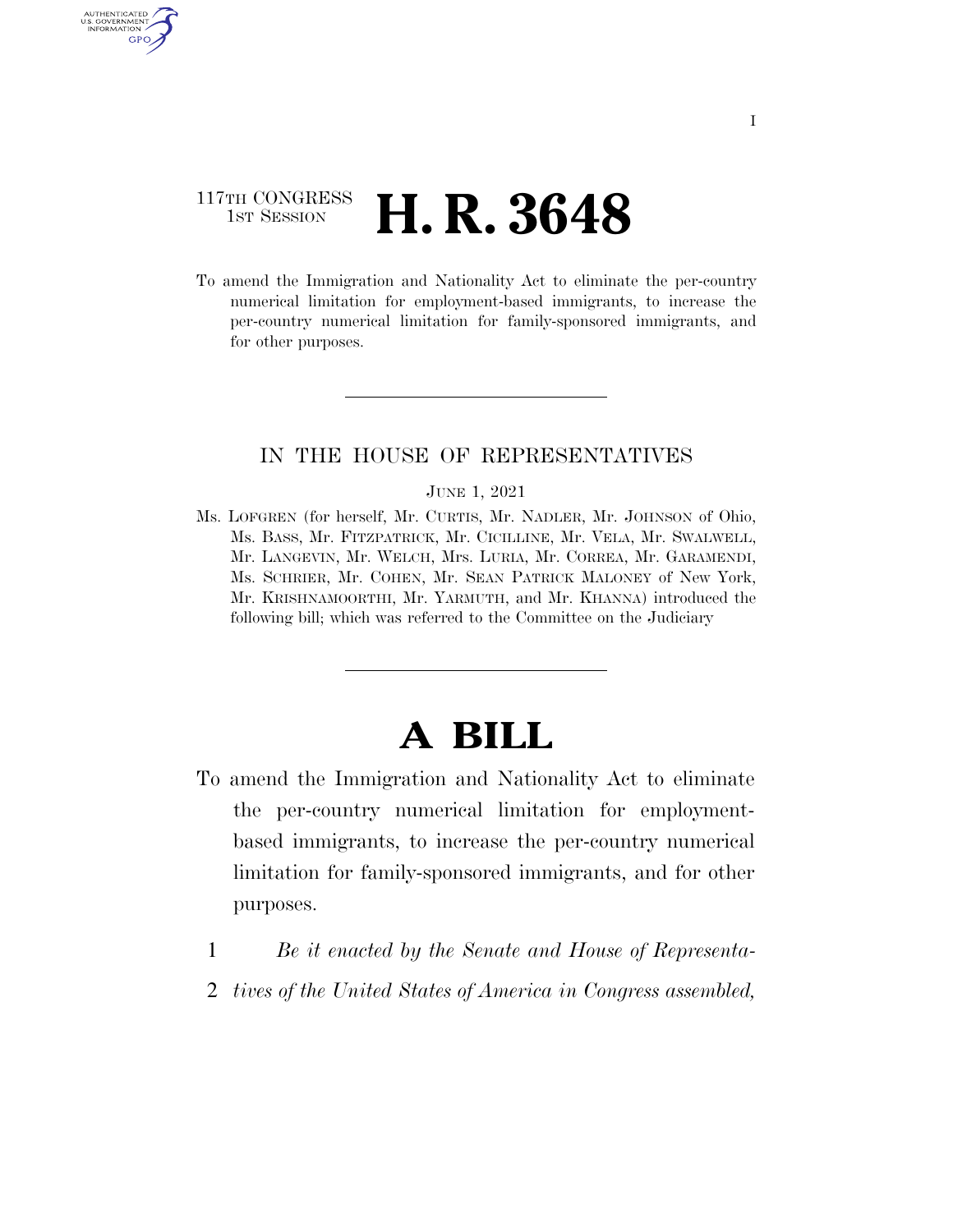#### **SECTION 1. SHORT TITLE.**

 This Act may be cited as the ''Equal Access to Green cards for Legal Employment Act of 2021'' or the ''EAGLE Act of 2021''.

## **SEC. 2. NUMERICAL LIMITATION TO ANY SINGLE FOREIGN STATE.**

7 (a) IN GENERAL.—Section  $202(a)(2)$  of the Immi-8 gration and Nationality Act  $(8 \text{ U.S.C. } 1152(a)(2))$  is amended to read as follows:

10 "(2) PER COUNTRY LEVELS FOR FAMILY-SPON- SORED IMMIGRANTS.—Subject to paragraphs (3) and (4), the total number of immigrant visas made available to natives of any single foreign state or de- pendent area under section 203(a) in any fiscal year may not exceed 15 percent (in the case of a single foreign state) or 2 percent (in the case of a depend- ent area) of the total number of such visas made available under such section in that fiscal year.''.

 (b) CONFORMING AMENDMENTS.—Section 202 of such Act (8 U.S.C. 1152) is amended—

21 (1) in subsection  $(a)$ —

 (A) in paragraph (3), by striking ''both subsections (a) and (b) of section 203'' and in-24 serting "section  $203(a)$ "; and

25 (B) by striking paragraph  $(5)$ ; and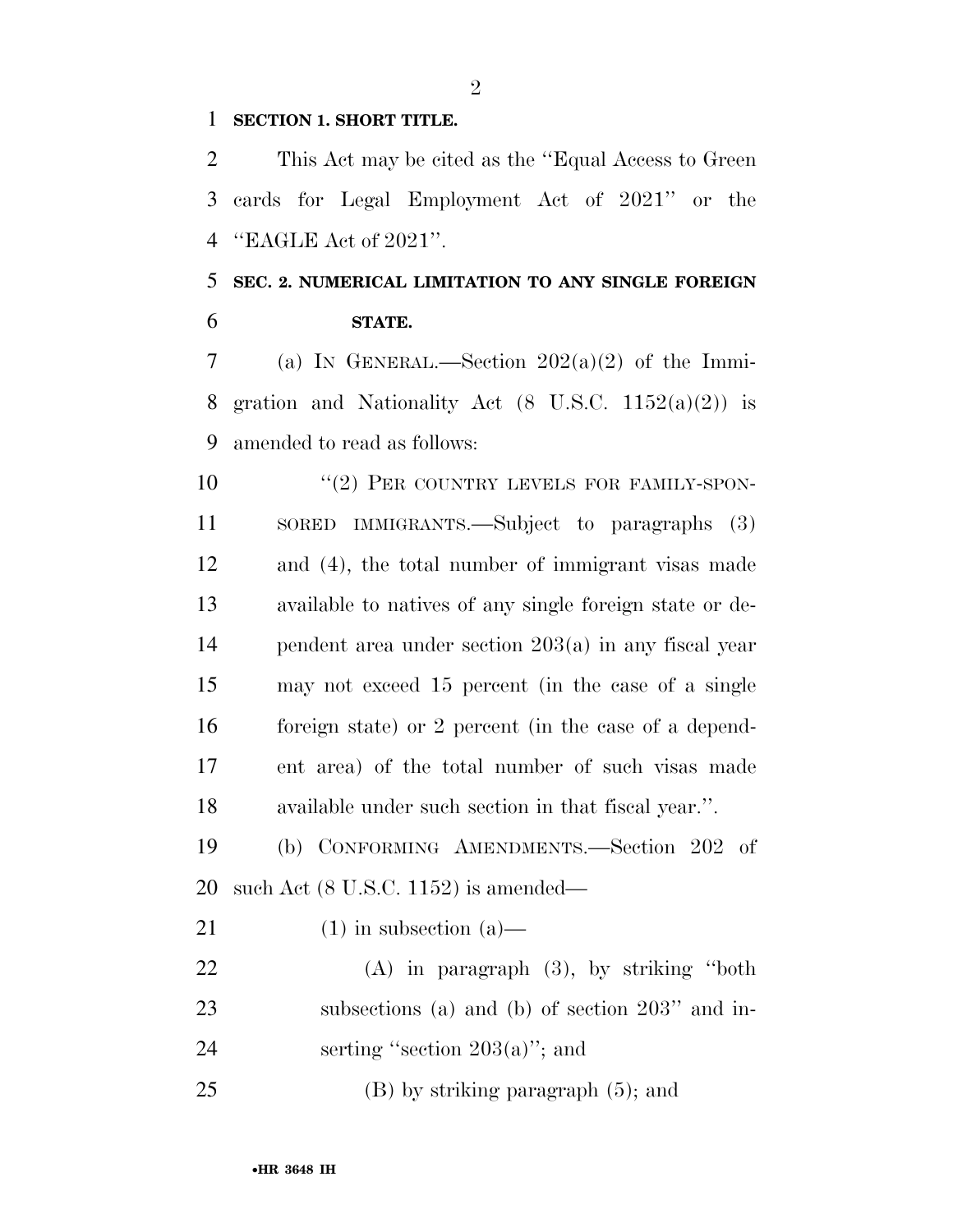(2) by amending subsection (e) to read as fol-lows:

 ''(e) SPECIAL RULES FOR COUNTRIES AT CEILING.— If the total number of immigrant visas made available under section 203(a) to natives of any single foreign state or dependent area will exceed the numerical limitation specified in subsection (a)(2) in any fiscal year, immigrant visas shall be allotted to such natives under section 203(a) (to the extent practicable and otherwise consistent with this section and section 203) in a manner so that, except as provided in subsection (a)(4), the proportion of the visas made available under each of paragraphs (1) through (4) of section 203(a) is equal to the ratio of the total visas made available under the respective paragraph to the total visas made available under section 203(a).''.

 (c) COUNTRY-SPECIFIC OFFSET.—Section 2 of the Chinese Student Protection Act of 1992 (8 U.S.C. 1255 note) is amended—

 (1) in subsection (a), by striking ''(as defined 20 in subsection  $(e)$ <sup>"</sup>;

(2) by striking subsection (d); and

 (3) by redesignating subsection (e) as sub-section (d).

 (d) EFFECTIVE DATE.—The amendments made by this section shall take effect on the first day of the second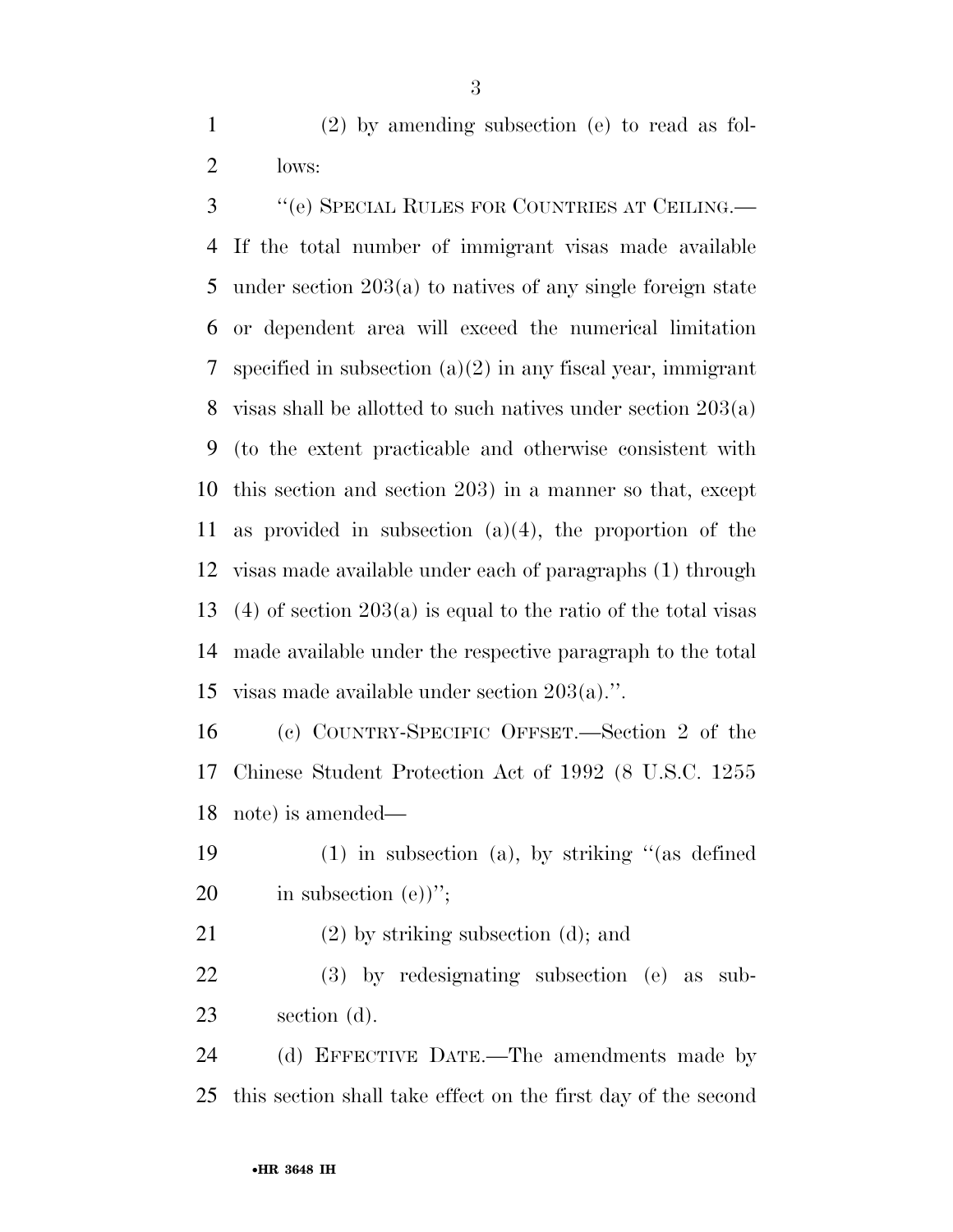fiscal year beginning after the date of the enactment of this Act, and shall apply to that fiscal year and each sub-sequent fiscal year.

 (e) TRANSITION RULES FOR EMPLOYMENT-BASED IMMIGRANTS.—Notwithstanding title II of the Immigra- tion and Nationality Act (8 U.S.C. 1151 et seq.), the fol- lowing transition rules shall apply to employment-based immigrants, beginning on the effective date referred to in subsection (d):

 (1) RESERVED VISAS FOR LOWER ADMISSION STATES.—

 (A) IN GENERAL.—For the first nine fiscal years after the effective date referred to in sub- section (d), immigrant visas under each of paragraphs (2) and (3) of section 203(b) of the Immigration and Nationality Act (8 U.S.C. 1153(b)) shall be reserved and allocated to im- migrants who are natives of a foreign state or dependent area that is not one of the two for- eign states or dependent areas with the highest demand for immigrant visas as follows:

22 (i) For the first fiscal year after such effective date, 30 percent of such visas.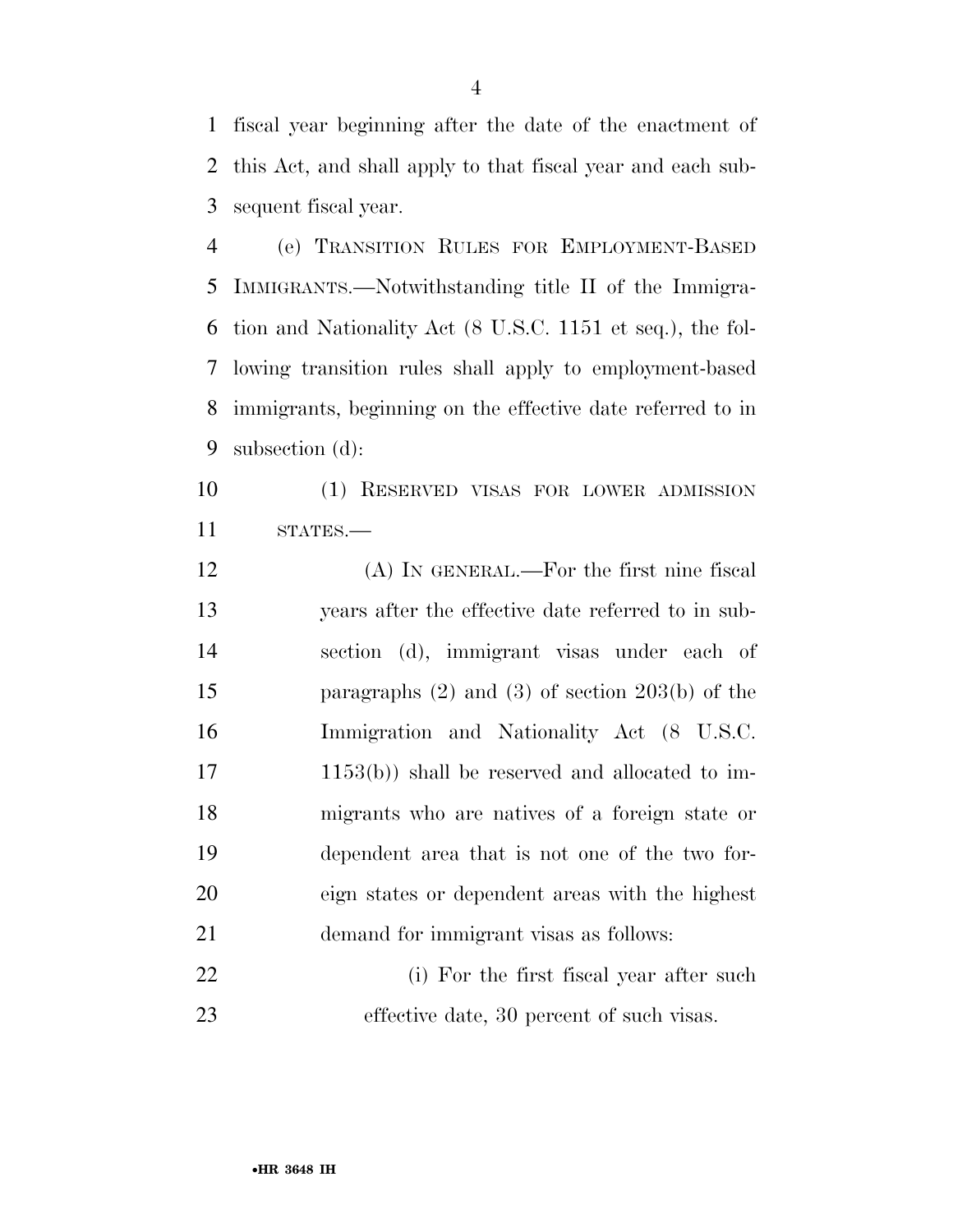| $\mathbf{1}$   | (ii) For the second fiscal year after                 |
|----------------|-------------------------------------------------------|
| $\overline{2}$ | such effective date, 25 percent of such               |
| 3              | visas.                                                |
| $\overline{4}$ | (iii) For the third fiscal year after                 |
| 5              | such effective date, 20 percent of such               |
| 6              | visas.                                                |
| $\tau$         | (iv) For the fourth fiscal year after                 |
| 8              | such effective date, 15 percent of such               |
| 9              | visas.                                                |
| 10             | (v) For the fifth and sixth fiscal years              |
| 11             | after such effective date, 10 percent of              |
| 12             | such visas.                                           |
| 13             | (vi) For the seventh, eighth, and                     |
| 14             | ninth fiscal years after such effective date,         |
| 15             | 5 percent of such visas.                              |
| 16             | (B) ADDITIONAL RESERVED VISAS FOR                     |
| 17             | NEW ARRIVALS.—For each of the first nine fis-         |
| 18             | cal years after the effective date referred to in     |
| 19             | subsection (d), an additional 5.75 percent of the     |
| 20             | immigrant visas made available under each of          |
| 21             | paragraphs $(2)$ and $(3)$ of section $203(b)$ of the |
| 22             | Immigration and Nationality Act (8 U.S.C.             |
| 23             | $1153(b)$ ) shall be allocated to immigrants who      |
| 24             | are natives of a foreign state or dependent area      |
| 25             | that is not one of the two foreign states or de-      |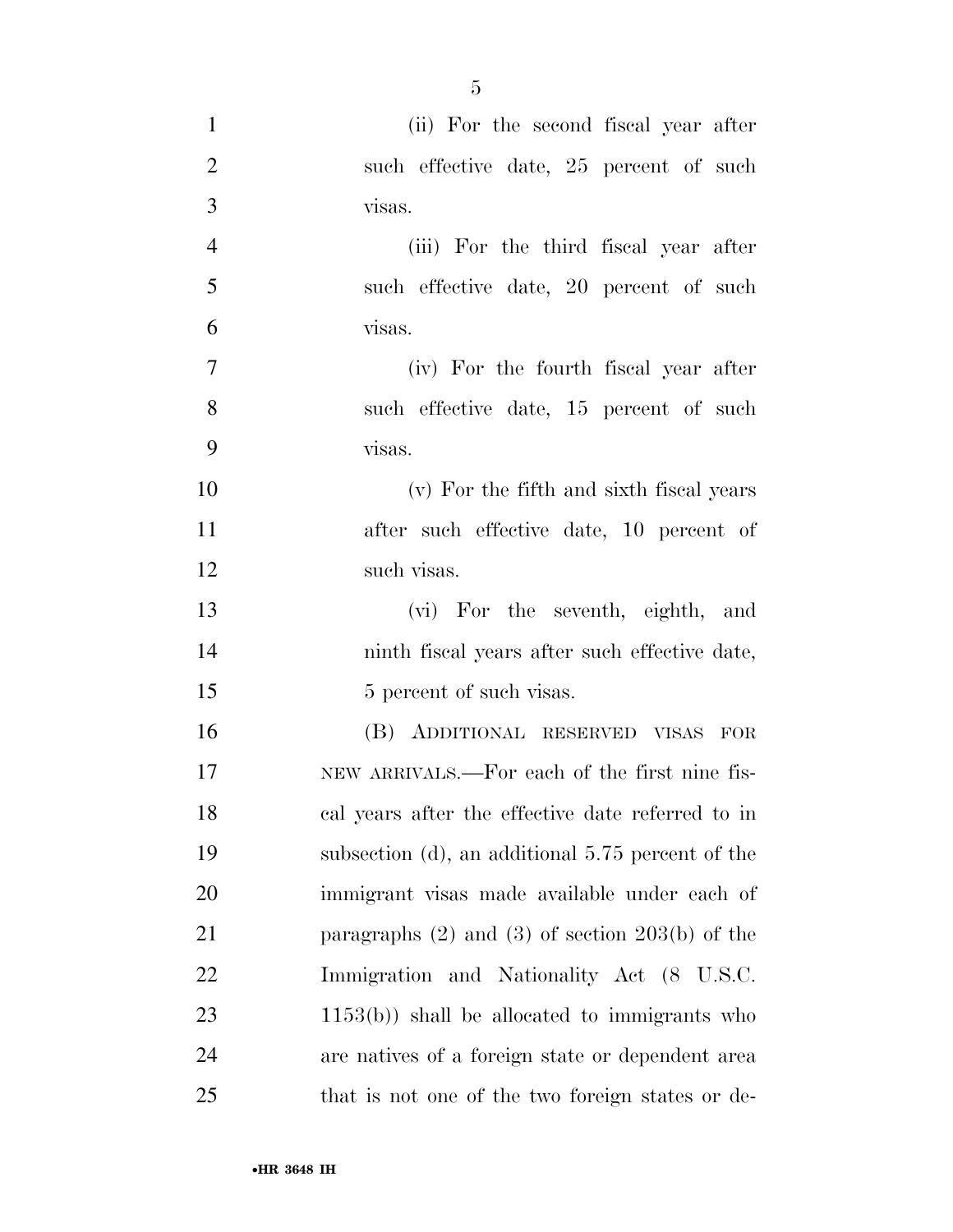pendent areas with the highest demand for im- migrant visas. Such additional visas shall be al- located in the following order of priority: (i) FAMILY MEMBERS ACCOMPANYING OR FOLLOWING TO JOIN.—Visas reserved under this subparagraph shall be allocated to family members described in section 8 203(d) of the Immigration and Nationality Act (8 U.S.C. 1153(d)) who are accom- panying or following to join a principal beneficiary who is in the United States and has been granted an immigrant visa or ad- justment of status to lawful permanent residence under paragraph (2) or (3) of section 203(b) of the Immigration and Na-16 tionality Act (8 U.S.C. 1153(b)). (ii) NEW PRINCIPAL ARRIVALS.—If at 18 the end of the second quarter of any fiscal year, the total number of visas reserved under this subparagraph exceeds the num-

 ber of qualified immigrants described in clause (i), such visas may also be allocated, for the remainder of the fiscal year, to in- dividuals (and their family members de-scribed in section 203(d) of the Immigra-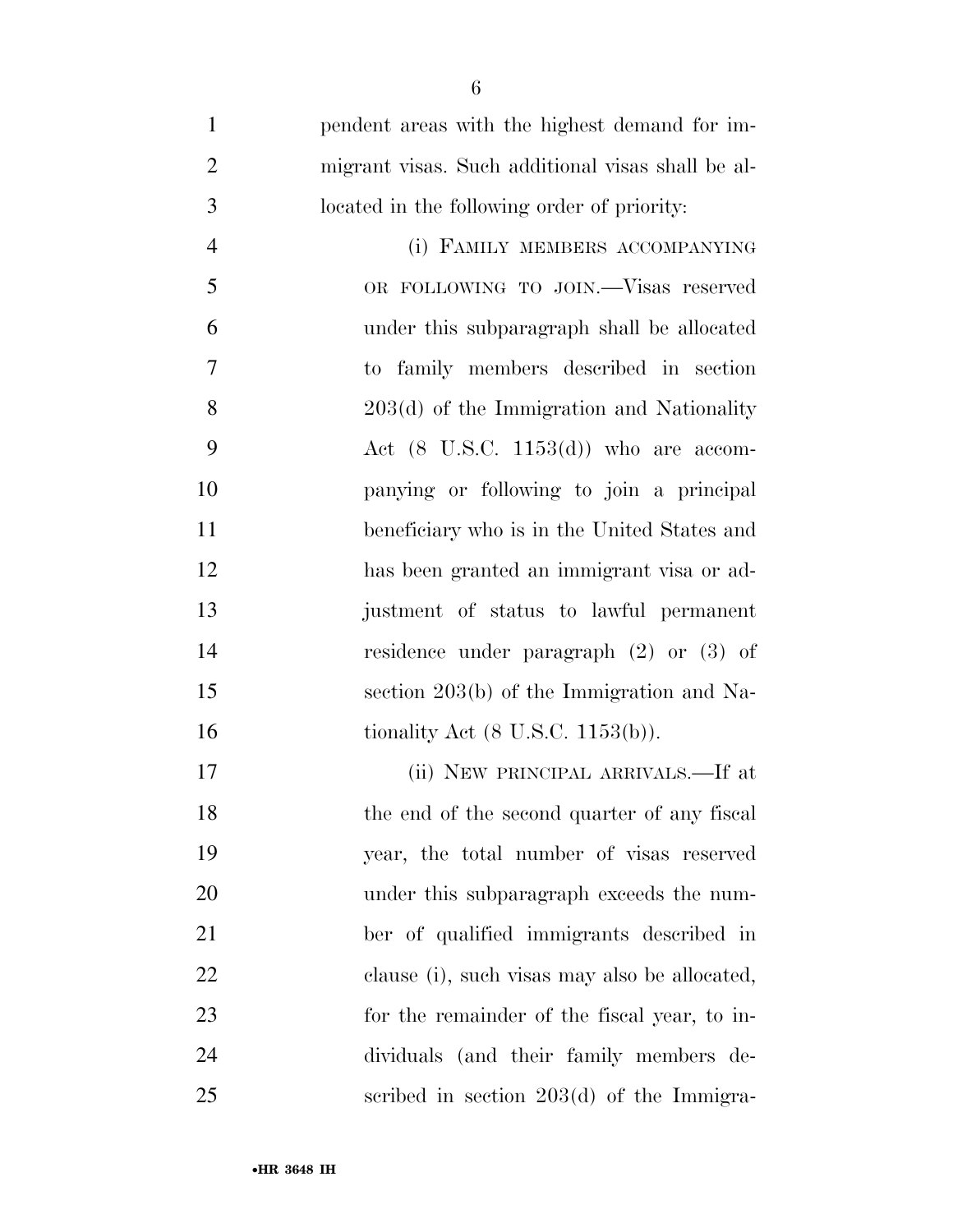| $\mathbf{1}$   | and Nationality Act (8 U.S.C.<br>tion                 |
|----------------|-------------------------------------------------------|
| $\mathbf{2}$   | $(1153(d)))$ who are seeking an immigrant             |
| 3              | visa under paragraph $(2)$ or $(3)$ of section        |
| $\overline{4}$ | 203(b) of the Immigration and Nationality             |
| 5              | Act $(8 \text{ U.S.C. } 1153(b))$ to enter the United |
| 6              | States as new immigrants, and who have                |
| 7              | not resided or worked in the United States            |
| 8              | at any point in the four-year period imme-            |
| 9              | diately preceding the filing of the immi-             |
| 10             | grant visa petition.                                  |
| 11             | (iii) OTHER NEW ARRIVALS.—If at                       |
| 12             | the end of the third quarter of any fiscal            |
| 13             | year, the total number of visas reserved              |
| 14             | under this subparagraph exceeds the num-              |
| 15             | ber of qualified immigrants described in              |
| 16             | clauses (i) and (ii), such visas may be also          |
| 17             | be allocated, for the remainder of the fiscal         |
| 18             | year, to other individuals (and their family          |
| 19             | members described in section $203(d)$ of the          |
| 20             | Immigration and Nationality Act (8 U.S.C.             |
| 21             | $(1153(d)))$ who are seeking an immigrant             |
| 22             | visa under paragraph $(2)$ or $(3)$ of section        |
| 23             | 203(b) of the Immigration and Nationality             |
| 24             | Act $(8 \text{ U.S.C. } 1153(b)).$                    |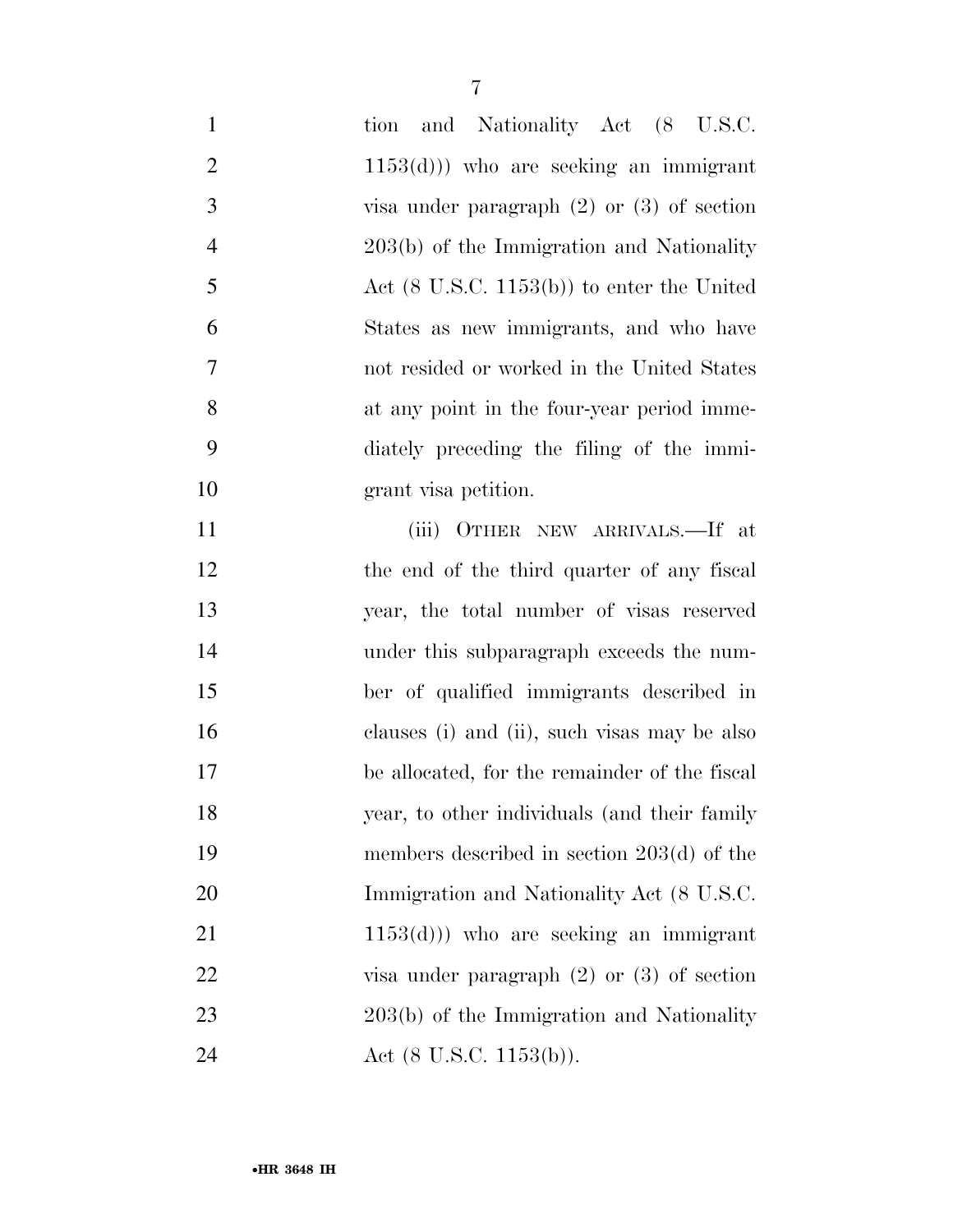(2) RESERVED VISAS FOR SHORTAGE OCCUPA-TIONS.—

 (A) IN GENERAL.—For each of the first seven fiscal years after the effective date re- ferred to in subsection (d), not fewer than 4,400 of the immigrant visas made available under section 203(b)(3) of the Immigration and 8 Nationality Act (8 U.S.C. 1153(b)(3)), and not reserved under paragraph (1), shall be allocated to immigrants who are seeking admission to the United States to work in an occupation de- scribed in section 656.5(a) of title 20, Code of Federal Regulations (or any successor regula-tion).

 (B) FAMILY MEMBERS.—Family members who are accompanying or following to join a principal beneficiary described in subparagraph (A) shall be entitled to a visa in the same sta- tus and in the same order of consideration as such principal beneficiary, but such visa shall not be counted against the 4,400 immigrant visas reserved under such subparagraph.

 (3) PER-COUNTRY LEVELS.—For each of the first nine fiscal years after the effective date referred to in subsection (d)—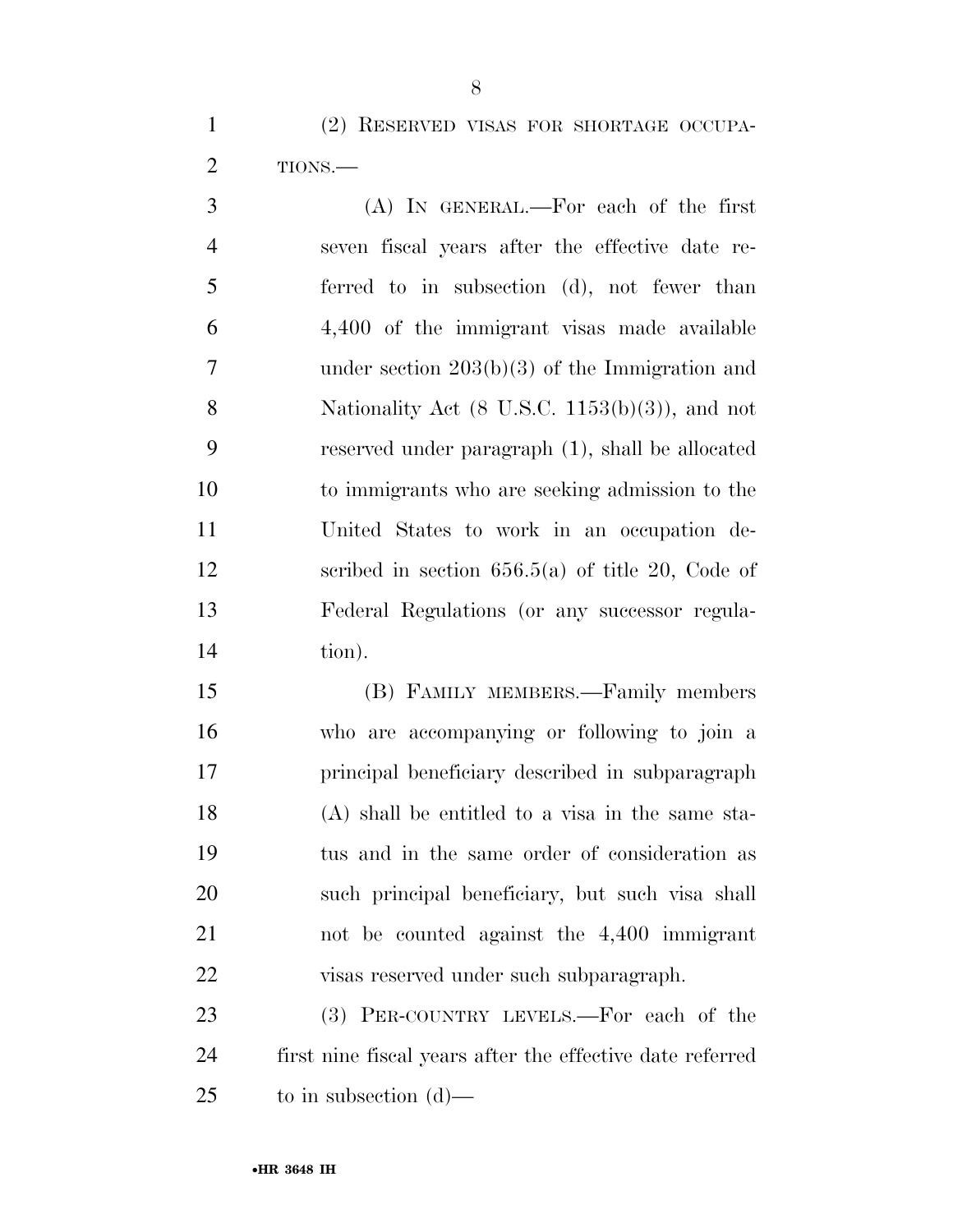(A) not more than 25 percent (in the case of a single foreign state) or 2 percent (in the case of a dependent area) of the total number of visas reserved under paragraph (1) shall be allocated to immigrants who are natives of any single foreign state or dependent area; and (B) not more than 85 percent of the immi- grant visas made available under each of para- graphs (2) and (3) of section 203(b) of the Im- migration and Nationality Act (8 U.S.C. 11 1153(b)) and not reserved under paragraph (1), may be allocated to immigrants who are native to any single foreign state or dependent area. (4) SPECIAL RULE TO PREVENT UNUSED VISAS.—If, at the end of the third quarter of any fiscal year, the Secretary of State determines that the application of paragraphs (1) through (3) would result in visas made available under paragraph (2) or (3) of section 203(b) of the Immigration and Na- tionality Act (8 U.S.C. 1153(b)) going unused in that fiscal year, such visas may be allocated during the remainder of such fiscal year without regard to paragraphs (1) through (3).

 (5) RULES FOR CHARGEABILITY AND DEPEND-ENTS.—Section 202(b) of the Immigration and Na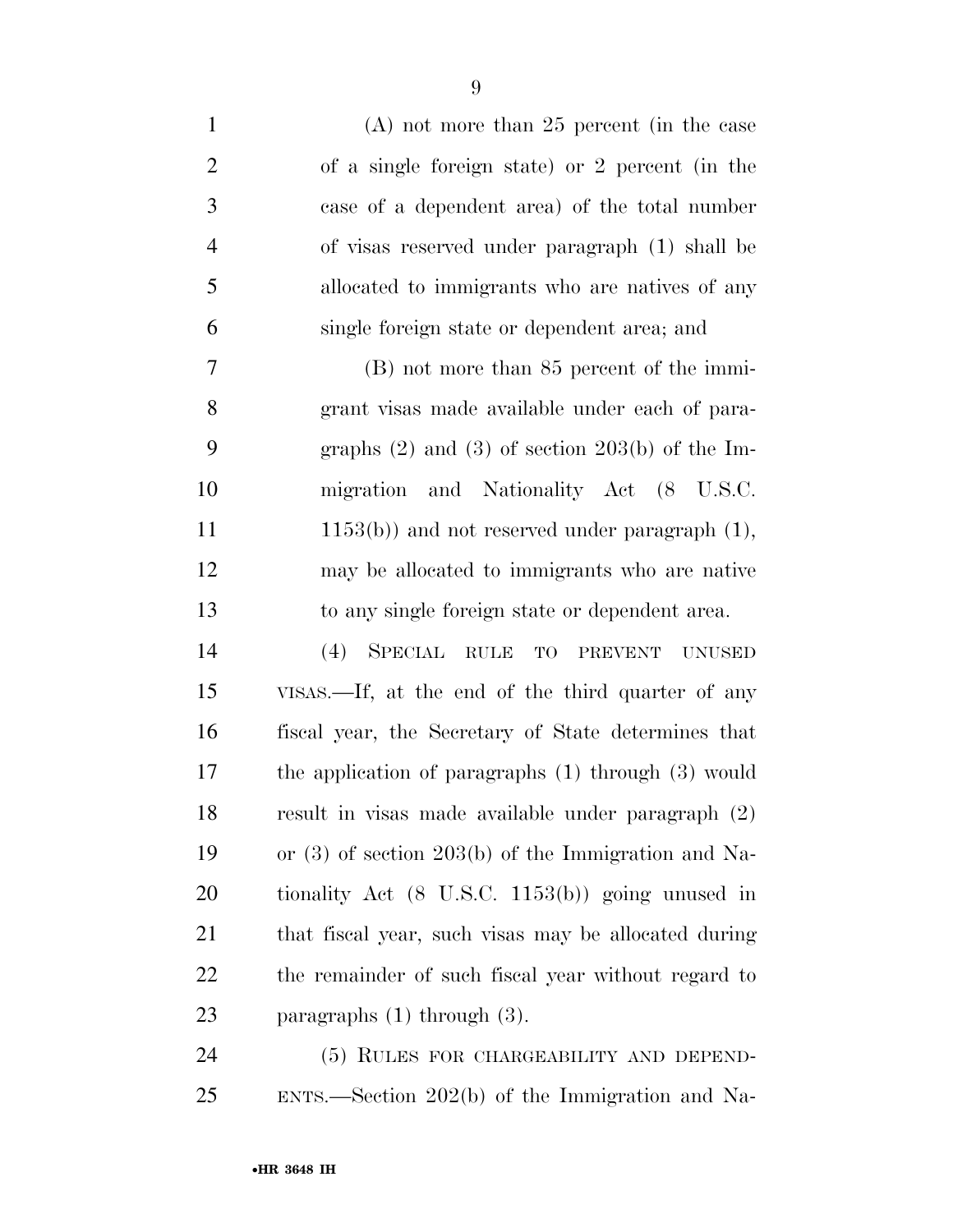tionality Act (8 U.S.C. 1152(b)) shall apply in deter- mining the foreign state to which an alien is charge- able, and section 203(d) of such Act (8 U.S.C. 1153(d)) shall apply in allocating immigrant visas to family members, for purposes of this subsection.

 (6) DETERMINATION OF TWO FOREIGN STATES OR DEPENDENT AREAS WITH HIGHEST DEMAND.— The two foreign states or dependent areas with the highest demand for immigrant visas, as referred to in this subsection, are the two foreign states or de- pendent areas with the largest aggregate number beneficiaries of petitions for an immigrant visa under section 203(b) of the Immigration and Na- tionality Act (8 U.S.C. 1153(b)) that have been ap- proved, but where an immigrant visa is not yet avail- able, as determined by the Secretary of State, in consultation with the Secretary of Homeland Secu-rity.

## **SEC. 3. POSTING AVAILABLE POSITIONS THROUGH THE DE-PARTMENT OF LABOR.**

 (a) DEPARTMENT OF LABOR WEBSITE.—Section 212(n) of the Immigration and Nationality Act (8 U.S.C.  $1182(n)$  is amended by adding at the end the following:  $(6)$  For purposes of complying with paragraph  $25 \t(1)(C):$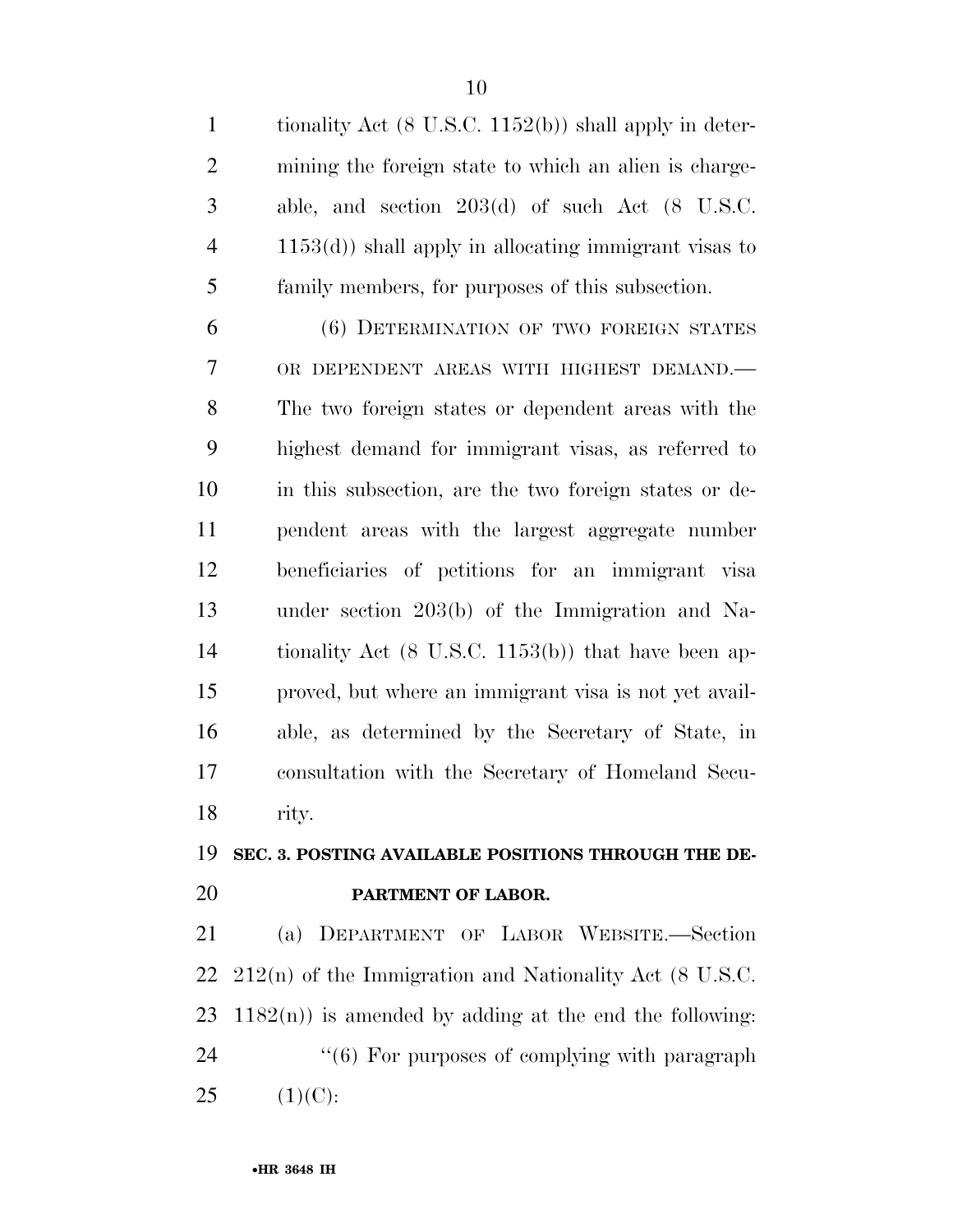1 ''(A) Not later than 180 days after the date of the enactment of the Equal Access to Green cards for Legal Employment Act of 2021, the Secretary of Labor shall establish a searchable internet website for posting positions 6 in accordance with paragraph  $(1)(C)$  that is available to the public without charge, except 8 that the Secretary may delay the launch of such website for a single period identified by the Sec- retary by notice in the Federal Register that 11 shall not exceed 30 days. 12 "'(B) The Secretary may work with private companies or nonprofit organizations to develop and operate the internet website described in subparagraph (A).  $\cdot$  (C) The Secretary shall promulgate rules, 17 after notice and a period for comment, to carry out this paragraph.''. (b) PUBLICATION REQUIREMENT.—The Secretary of Labor shall submit to Congress, and publish in the Fed- eral Register and in other appropriate media, a notice of the date on which the internet website required under sec-

tion 212(n)(6) of the Immigration and Nationality Act,

as established by subsection (a), will be operational.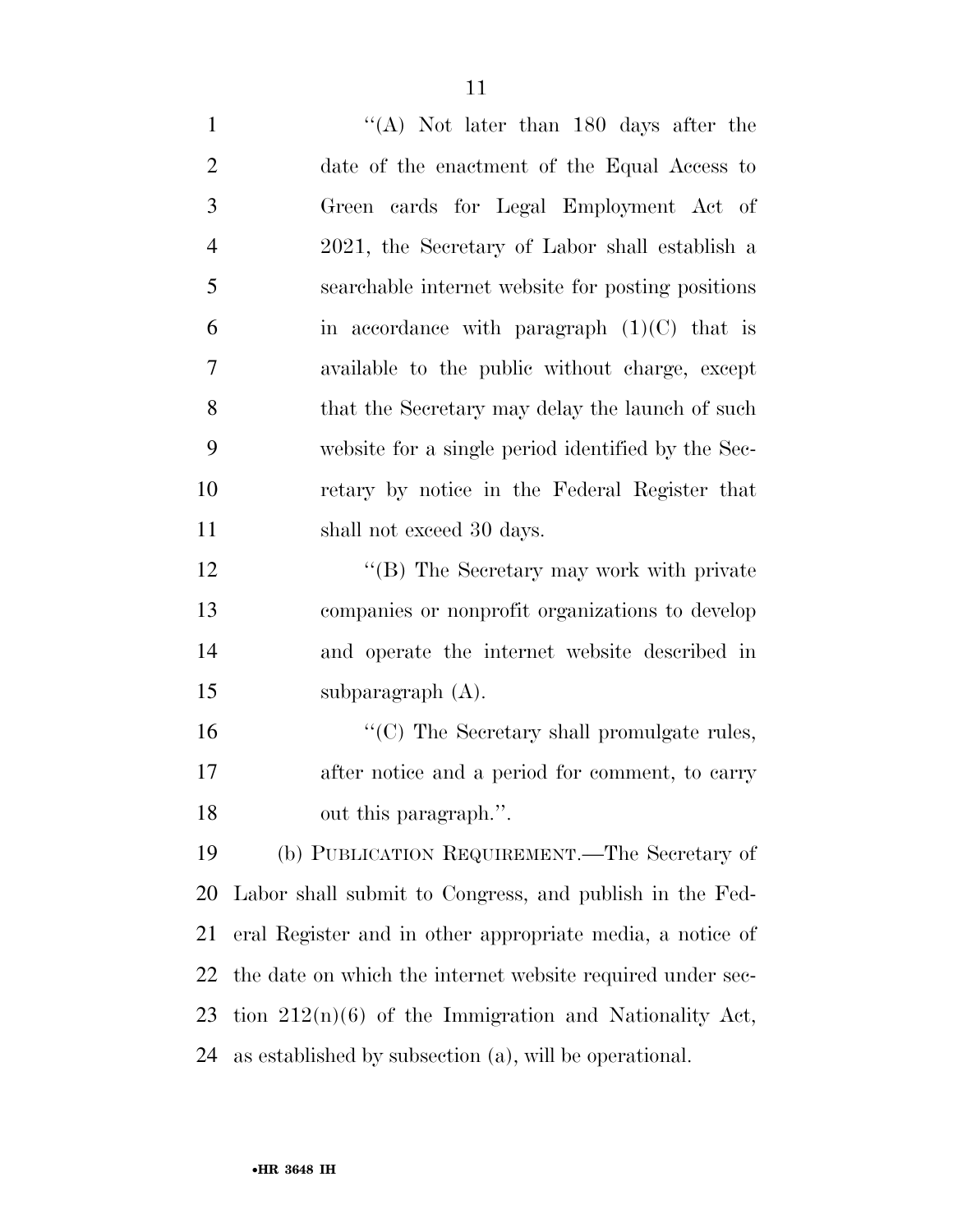| 1  | (c) APPLICATION.—The amendment made by sub-                  |
|----|--------------------------------------------------------------|
| 2  | section (a) shall apply to any application filed on or after |
| 3  | the date that is 90 days after the date described in sub-    |
| 4  | section (b).                                                 |
| 5  | (d) INTERNET POSTING REQUIREMENT.—Section                    |
| 6  | $212(n)(1)(C)$ of the Immigration and Nationality Act (8)    |
| 7  | U.S.C. $1182(n)(1)(C)$ is amended—                           |
| 8  | (1) by redesignating clause (ii) as subclause                |
| 9  | (II);                                                        |
| 10 | $(2)$ by striking "(i) has provided" and inserting           |
| 11 | the following:                                               |
| 12 | "(ii)(I) has provided"; and                                  |
| 13 | $(3)$ by inserting before clause (ii), as redesig-           |
| 14 | nated by paragraph $(2)$ , the following:                    |
| 15 | "(i) except in the case of an employer                       |
| 16 | filing a petition on behalf of an H-1B non-                  |
| 17 | immigrant who has already been counted                       |
| 18 | against the numerical limitations and is                     |
| 19 | not eligible for a full 6-year period, as de-                |
| 20 | scribed in section $214(g)(7)$ , or on behalf                |
| 21 | of an H-1B nonimmigrant authorized to                        |
| 22 | accept employment under section $214(n)$ ,                   |
| 23 | has posted on the internet website de-                       |
| 24 | scribed in paragraph $(6)$ , for at least 30                 |
| 25 | calendar days, a description of each posi-                   |

(c) APPLICATION.—The amendment made by sub-

•**HR 3648 IH**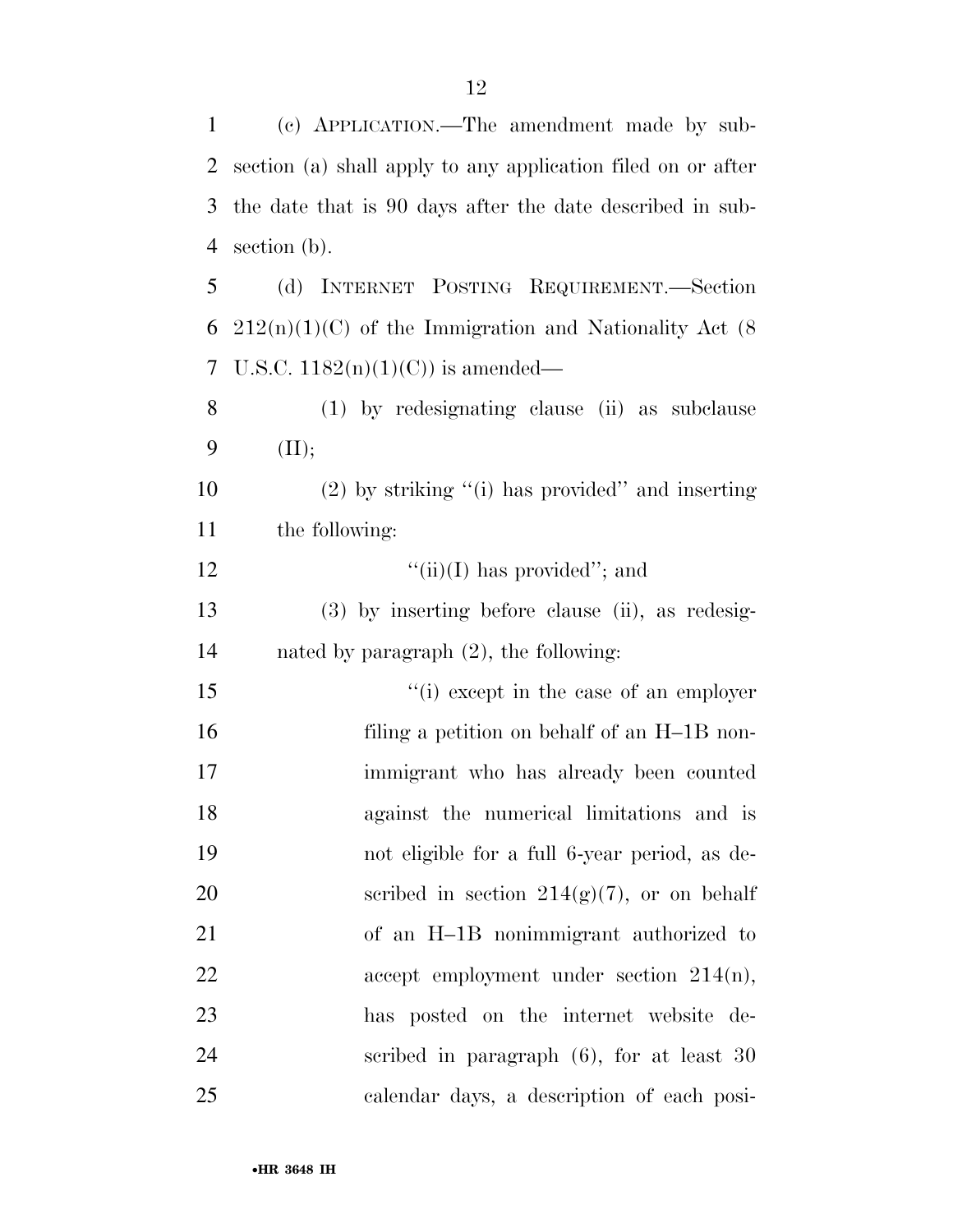1 tion for which a nonimmigrant is sought, 2 that includes—  $\frac{1}{1}$  the occupational classifica- tion, and if different the employer's job title for the position, in which the nonimmigrant(s) will be employed;  $''(II)$  the education, training, or experience qualifications for the posi-9 tion;  $\frac{10}{10}$  the salary or wage range 11 and employee benefits offered;  $\langle W \rangle$  the location(s) at which the 13 nonimmigrant(s) will be employed; 14 and  $\frac{1}{10}$  the process for applying for 16 a position; and". **SEC. 4. H–1B EMPLOYER PETITION REQUIREMENTS.**  (a) WAGE DETERMINATION INFORMATION.—Section  $212(n)(1)(D)$  of the Immigration and Nationality Act (8) 20 U.S.C.  $1182(n)(1)(D)$  is amended by inserting "the pre-vailing wage determination methodology used under sub-

22 paragraph  $(A)(i)(II)$ ," after "shall contain".

23 (b) NEW APPLICATION REQUIREMENTS.—Section 24  $212(n)(1)$  of the Immigration and Nationality Act  $(8)$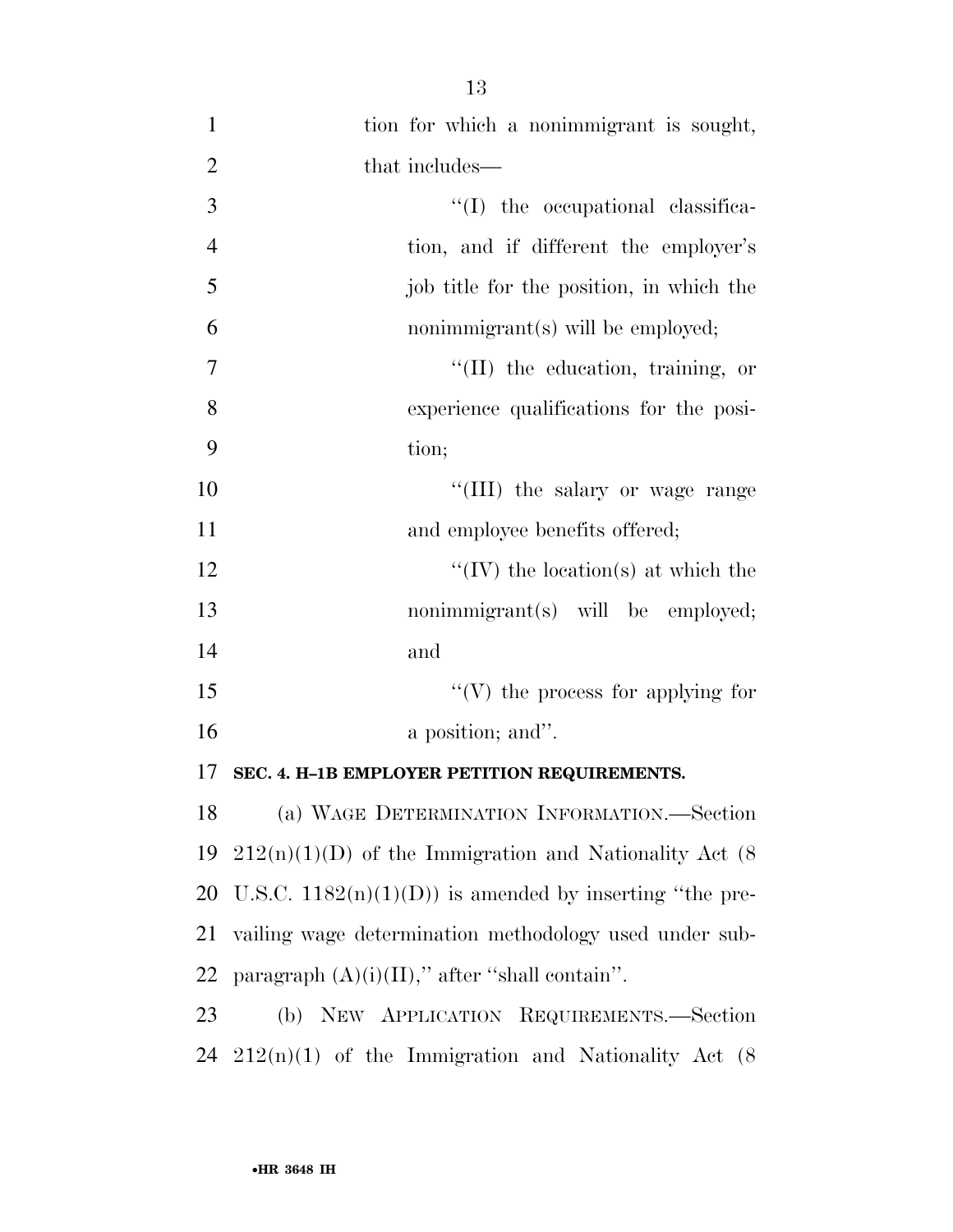| 1 U.S.C. $1182(n)(1)$ is amended by inserting after subpara- |
|--------------------------------------------------------------|
| 2 graph $(G)(ii)$ the following:                             |

| 3              | $\lq\lq(H)(i)$ The employer, or a person or enti- |
|----------------|---------------------------------------------------|
| $\overline{4}$ | ty acting on the employer's behalf, has not ad-   |
| 5              | vertised any available position specified in the  |
| 6              | application in an advertisement that states or    |
| 7              | indicates that—                                   |
| 8              | $\lq\lq$ such position is only available to       |
| 9              | an individual who is or will be an H-1B           |
| 10             | nonimmigrant; or                                  |
| 11             | "(II) an individual who is or will be             |
| 12             | an H-1B nonimmigrant shall receive pri-           |
| 13             | ority or a preference in the hiring process       |
| 14             | for such position.                                |
| 15             | "(ii) The employer has not primarily re-          |
| 16             | cruited individuals who are or who will be H-     |
| 17             | 1B nonimmigrants to fill such position.           |
| 18             | "(I) If the employer, in a previous period        |
| 19             | specified by the Secretary, employed one or       |
| 20             | more H-1B nonimmigrants, the employer shall       |
| 21             | submit to the Secretary the Internal Revenue      |
| 22             | Service Form W-2 Wage and Tax Statements          |
| 23             | filed by the employer with respect to the H-1B    |

nonimmigrants for such period.''.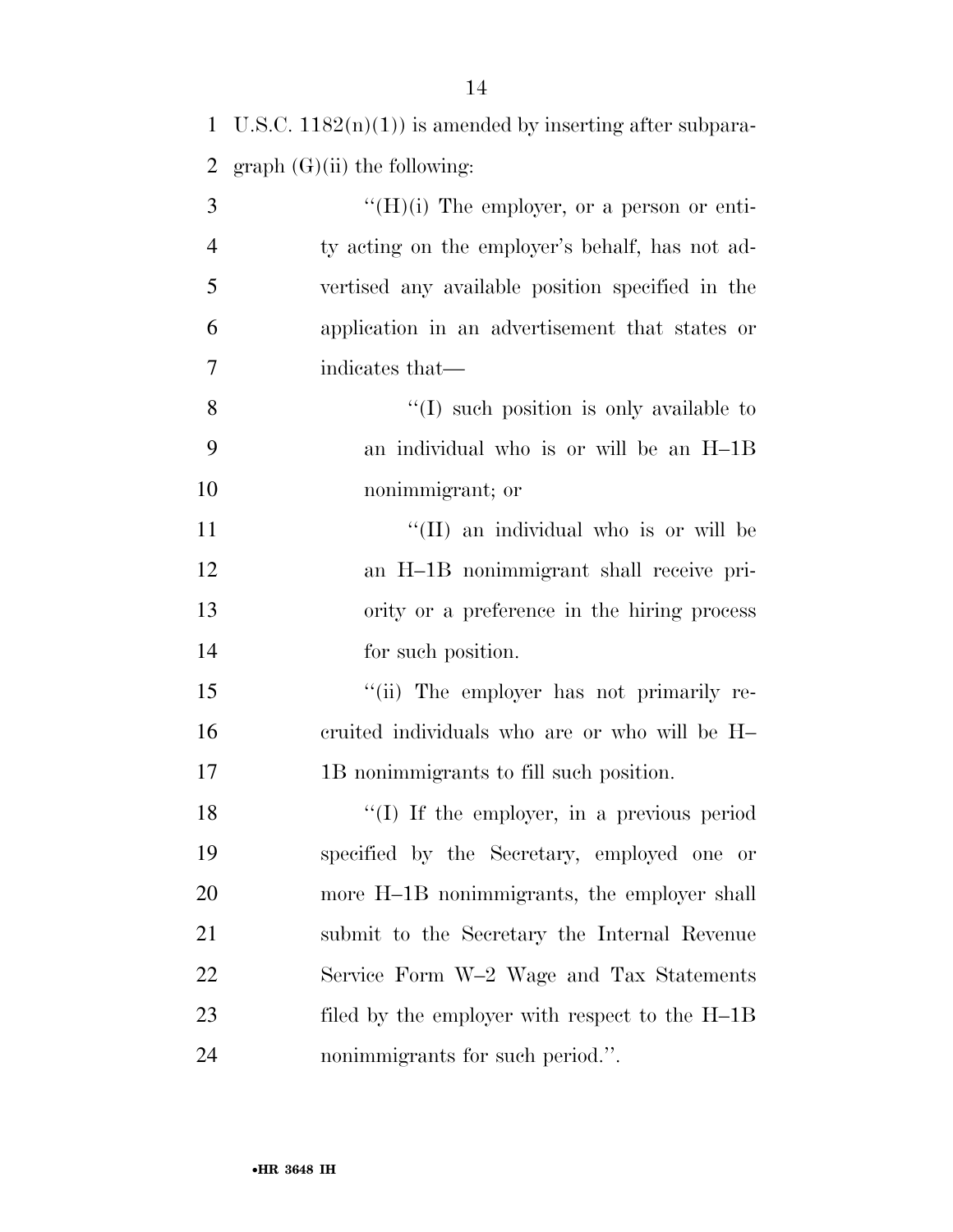(c) ADDITIONAL REQUIREMENT FOR NEW H–1B PE-TITIONS.—

3 (1) IN GENERAL.—Section  $212(n)(1)$  of the Im- migration and Nationality Act (8 U.S.C. 5 1182 $(n)(1)$ , as amended by subsection (b), is fur- ther amended by inserting after subparagraph (I), the following:

 $\qquad( J)(i)$  If the employer employs 50 or more employees in the United States, the sum of the number of such employees who are H–1B non- immigrants plus the number of such employees who are nonimmigrants described in section  $101(a)(15)(L)$  does not exceed 50 percent of 14 the total number of employees.

15 "(ii) Any group treated as a single em-16 ployer under subsection (b), (c), (m), or (o) of section 414 of the Internal Revenue Code of 1986 shall be treated as a single employer for purposes of clause (i).''.

 (2) RULE OF CONSTRUCTION.—Nothing in sub-21 paragraph (J) of section  $212(n)(1)$  of the Immigra-22 tion and Nationality Act  $(8 \text{ U.S.C. } 1182(n)(1))$ , as added by paragraph (1), may be construed to pro-hibit renewal applications or change of employer ap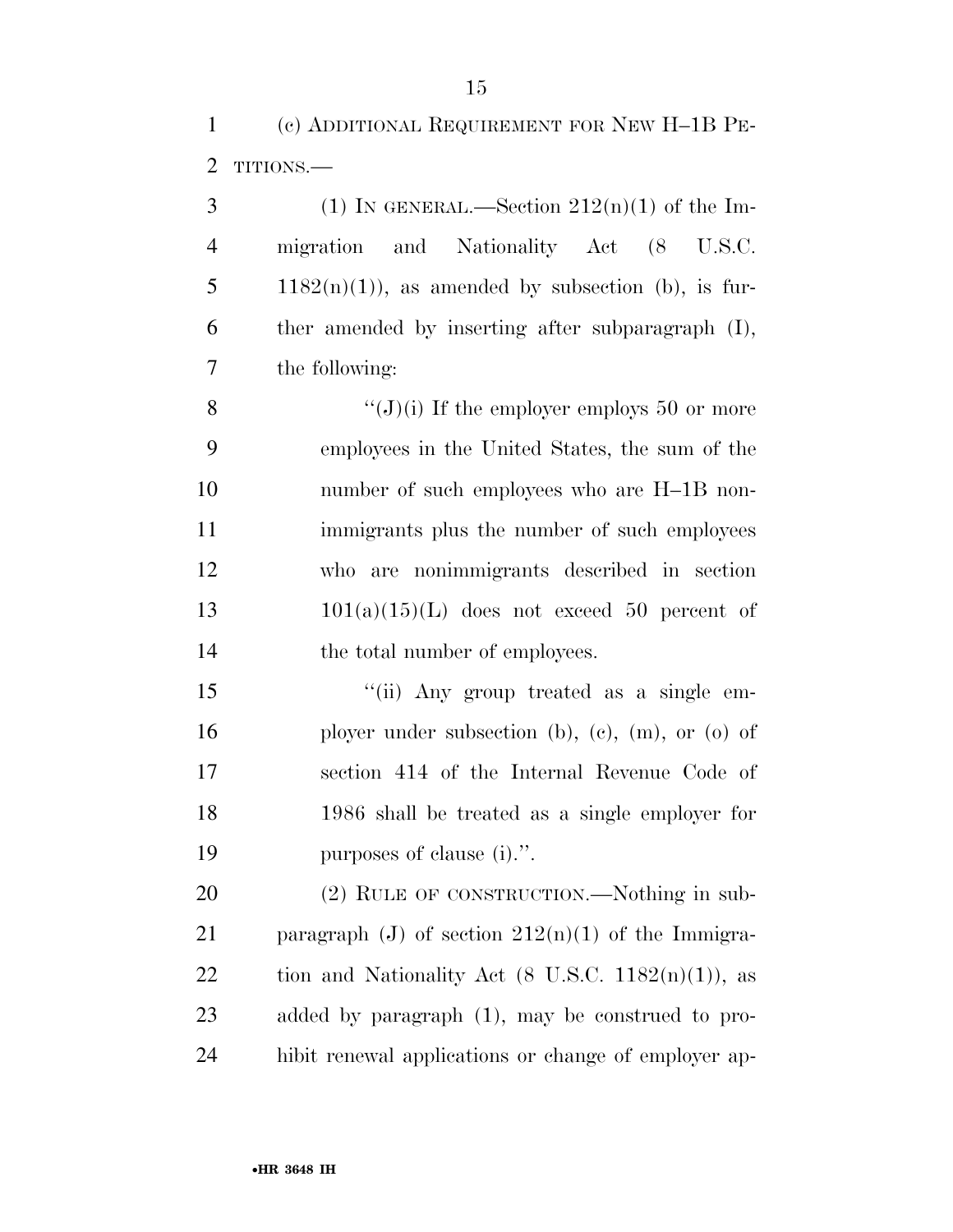plications for H–1B nonimmigrants employed by an employer on the date of the enactment of this Act. (3) EFFECTIVE DATE.—The amendment made by this subsection shall take effect on the date that is 180 days after the date of the enactment of this Act. (d) LABOR CONDITION APPLICATION FEE.—Section 212(n) of the Immigration and Nationality Act (8 U.S.C.

9 1182(n)), as amended by section  $3(a)$ , is further amended by adding at the end the following:

 $\langle (7)(A)$  The Secretary of Labor shall promul- gate a regulation that requires applicants under this subsection to pay an administrative fee to cover the average paperwork processing costs and other ad-ministrative costs.

 ''(B)(i) Fees collected under this paragraph shall be deposited as offsetting receipts within the general fund of the Treasury in a separate account, which shall be known as the 'H–1B Administration, Oversight, Investigation, and Enforcement Account' and shall remain available until expended.

22 ''(ii) The Secretary of the Treasury shall refund amounts in such account to the Secretary of Labor for salaries and related expenses associated with the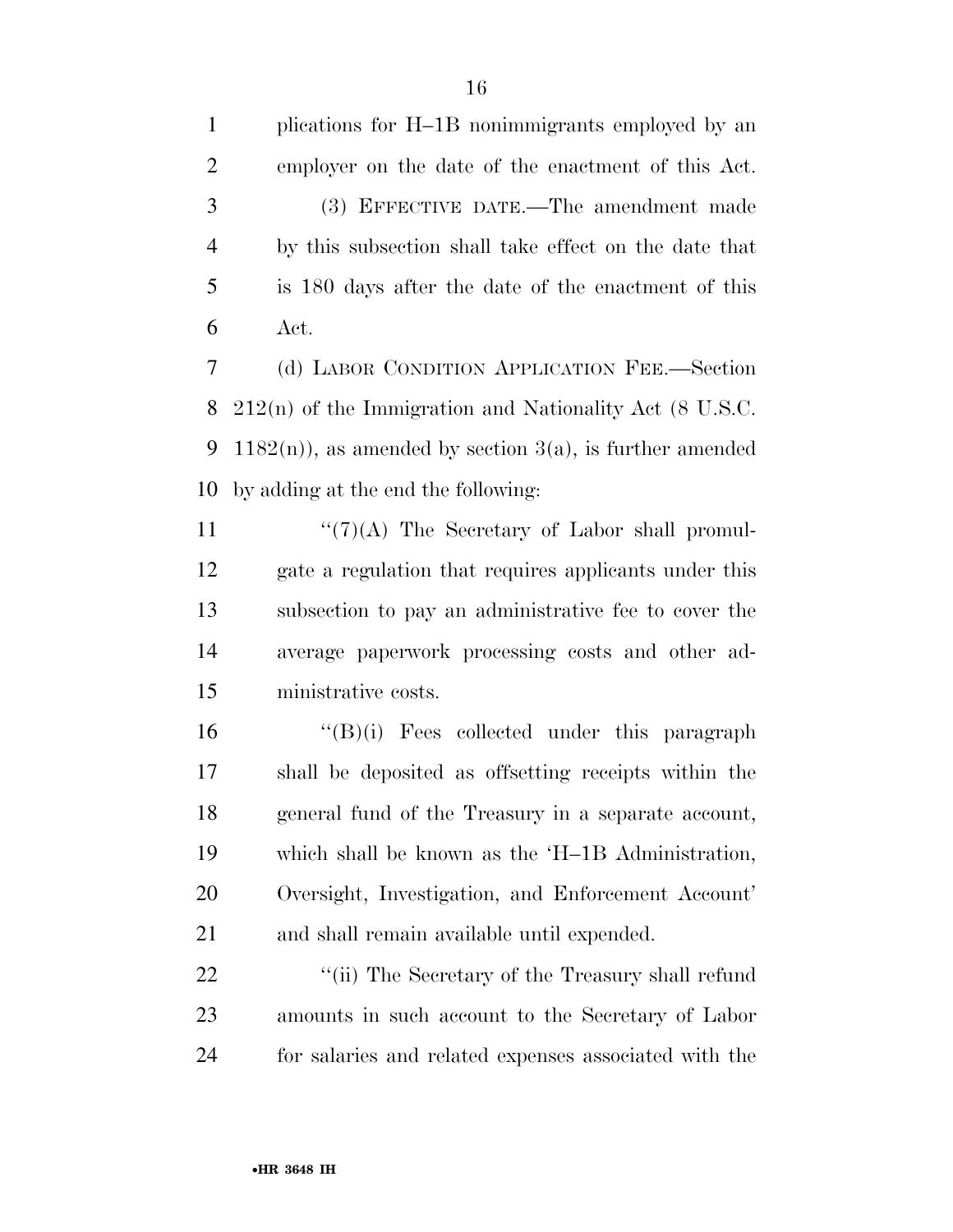| $\mathbf{1}$   | administration, oversight, investigation, and enforce-     |
|----------------|------------------------------------------------------------|
| $\overline{2}$ | ment of the H-1B nonimmigrant visa program.".              |
| 3              | (e) ELIMINATION OF B-1 IN LIEU OF H-1.—Section             |
| $\overline{4}$ | $214(g)$ of the Immigration and Nationality Act (8 U.S.C.  |
| 5              | $1184(g)$ ) is amended by adding at the end the following: |
| 6              | $\lq(12)(A)$ Unless otherwise authorized by law,           |
| $\overline{7}$ | normally classifiable under<br>alien<br>section<br>an      |
| 8              | $101(a)(15)(H)(i)$ who seeks admission to the United       |
| 9              | States to provide services in a specialty occupation       |
| 10             | described in paragraph $(1)$ or $(3)$ of subsection $(i)$  |
| 11             | may not be issued a visa or admitted under section         |
| 12             | $101(a)(15)(B)$ for such purpose.                          |
| 13             | $\lq\lq (B)$ Nothing in this paragraph may be con-         |
| 14             | strued to authorize the admission of an alien under        |
| 15             | section $101(a)(15)(B)$ who is coming to the United        |
| 16             | States for the purpose of performing skilled or un-        |
| 17             | skilled labor if such admission is not otherwise au-       |
| 18             | thorized by law.".                                         |

### **SEC. 5. INVESTIGATION AND DISPOSITION OF COMPLAINTS**

#### **AGAINST H–1B EMPLOYERS.**

 (a) INVESTIGATION, WORKING CONDITIONS, AND 22 PENALTIES.—Section  $212(n)(2)(C)$  of the Immigration 23 and Nationality Act (8 U.S.C.  $1182(n)(2)(C)$ ) is amended by striking clause (iv) and inserting the following: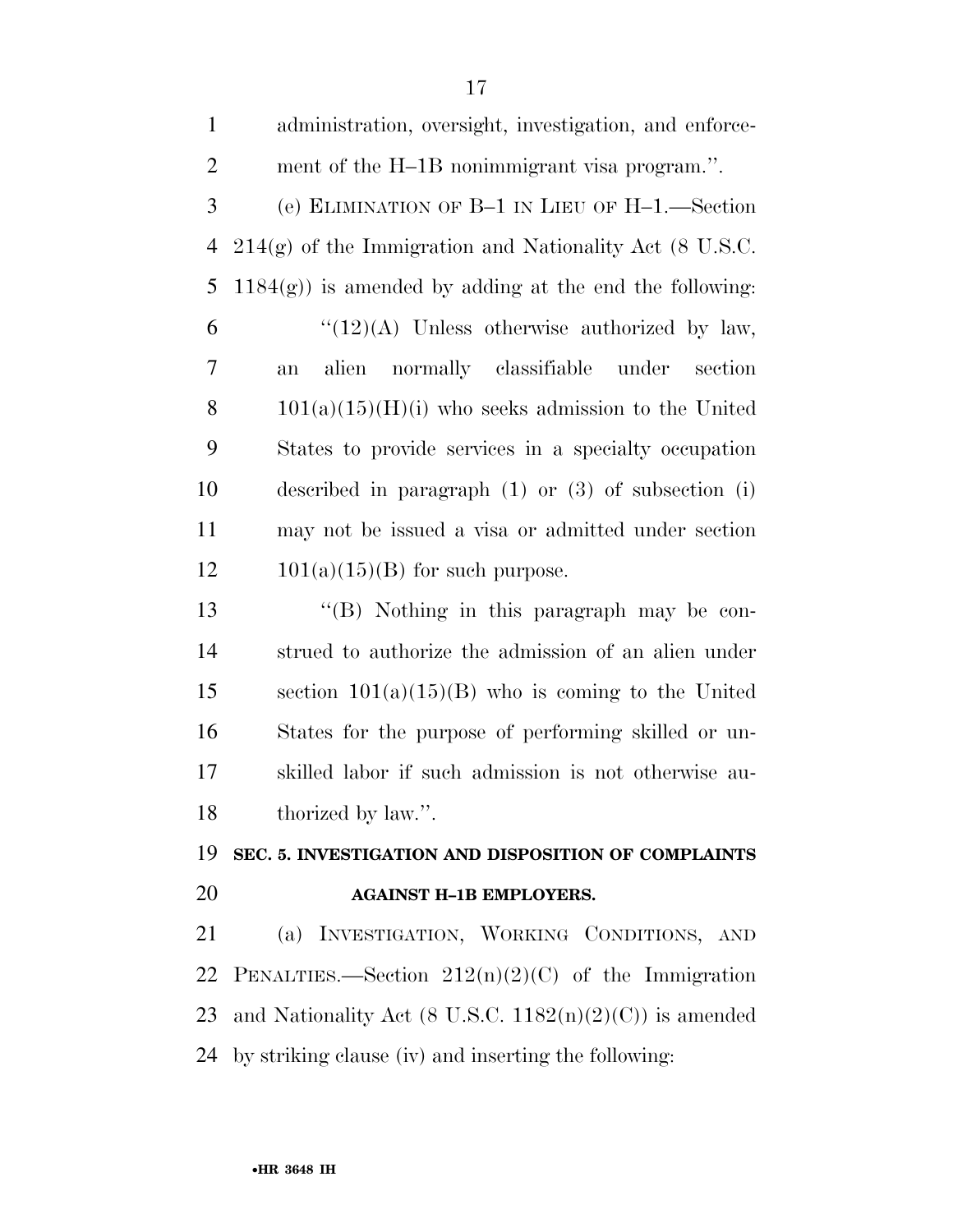| $\mathbf{1}$   | " $(iv)(I)$ An employer that has filed an    |
|----------------|----------------------------------------------|
| $\overline{2}$ | application under this subsection violates   |
| 3              | this clause by taking, failing to take, or   |
| $\overline{4}$ | threatening to take or fail to take a per-   |
| 5              | sonnel action, or intimidating, threatening, |
| 6              | restraining, coercing, blacklisting, dis-    |
| 7              | charging, or discriminating in any other     |
| 8              | manner against an employee because the       |
| 9              | employee—                                    |
| 10             | "(aa) disclosed information that             |
| 11             | the employee reasonably believes evi-        |
| 12             | dences a violation of this subsection or     |
| 13             | any rule or regulation pertaining to         |
| 14             | this subsection; or                          |
| 15             | "(bb) cooperated or sought to co-            |
| 16             | operate with the requirements under          |
| 17             | this subsection or any rule or regula-       |
| 18             | tion pertaining to this subsection.          |
| 19             | "(II) An employer that violates this         |
| 20             | clause shall be liable to the employee       |
| 21             | harmed by such violation for lost wages      |
| 22             | and benefits.                                |
| 23             | "(III) In this clause, the term 'em-         |
| 24             | ployee' includes—                            |
| 25             | "(aa) a current employee;                    |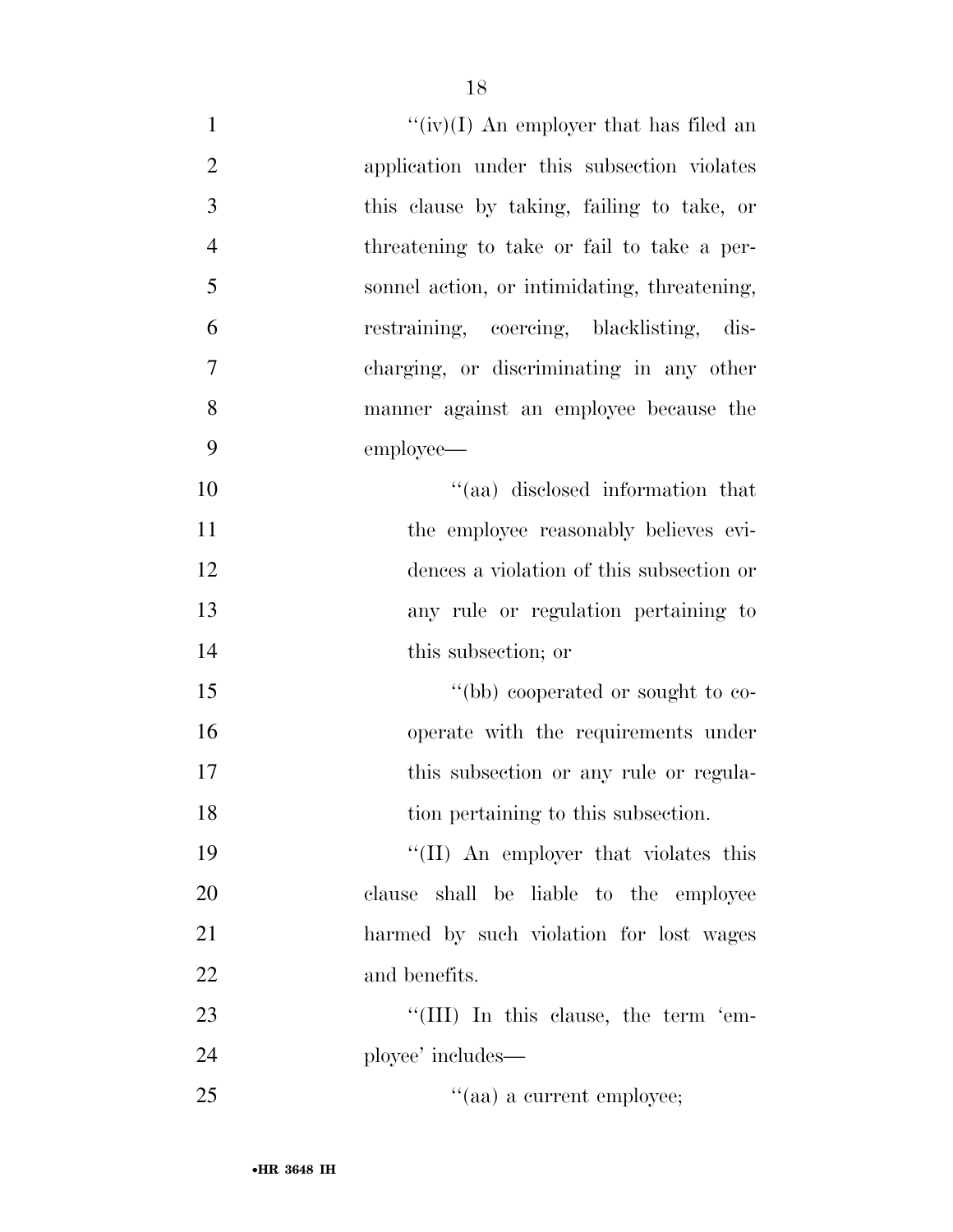| $\mathbf{1}$   | "(bb) a former employee; and                                    |
|----------------|-----------------------------------------------------------------|
| $\overline{2}$ | "(ee) an applicant for employ-                                  |
| 3              | ment.".                                                         |
| $\overline{4}$ | (b) INFORMATION SHARING.—Section $212(n)(2)(H)$                 |
| 5              | of the Immigration and Nationality Act (8 U.S.C.                |
| 6              | $1182(n)(2)(H)$ is amended to read as follows:                  |
| $\overline{7}$ | $\lq\lq (H)(i)$ The Director of U.S. Citizenship                |
| 8              | and Immigration Services shall provide the Sec-                 |
| 9              | retary of Labor with any information contained                  |
| 10             | in the materials submitted by employers of H-                   |
| 11             | 1B nonimmigrants as part of the petition adju-                  |
| 12             | dication process that indicates that the em-                    |
| 13             | ployer is not complying with visa program re-                   |
| 14             | quirements for H-1B nonimmigrants.                              |
| 15             | "(ii) The Secretary may initiate and con-                       |
| 16             | duct an investigation and hearing under this                    |
| 17             | paragraph after receiving information of non-                   |
| 18             | compliance under this subparagraph.".                           |
| 19             | SEC. 6. LABOR CONDITION APPLICATIONS.                           |
| 20             | (a) APPLICATION REVIEW REQUIREMENTS.-Section                    |
| 21             | $212(n)(1)$ of the Immigration and Nationality Act (8)          |
| 22             | U.S.C. $1182(n)(1)$ is amended, in the undesignated mat-        |
| 23             | ter following subparagraph $(I)$ , as added by section $4(b)$ — |
|                |                                                                 |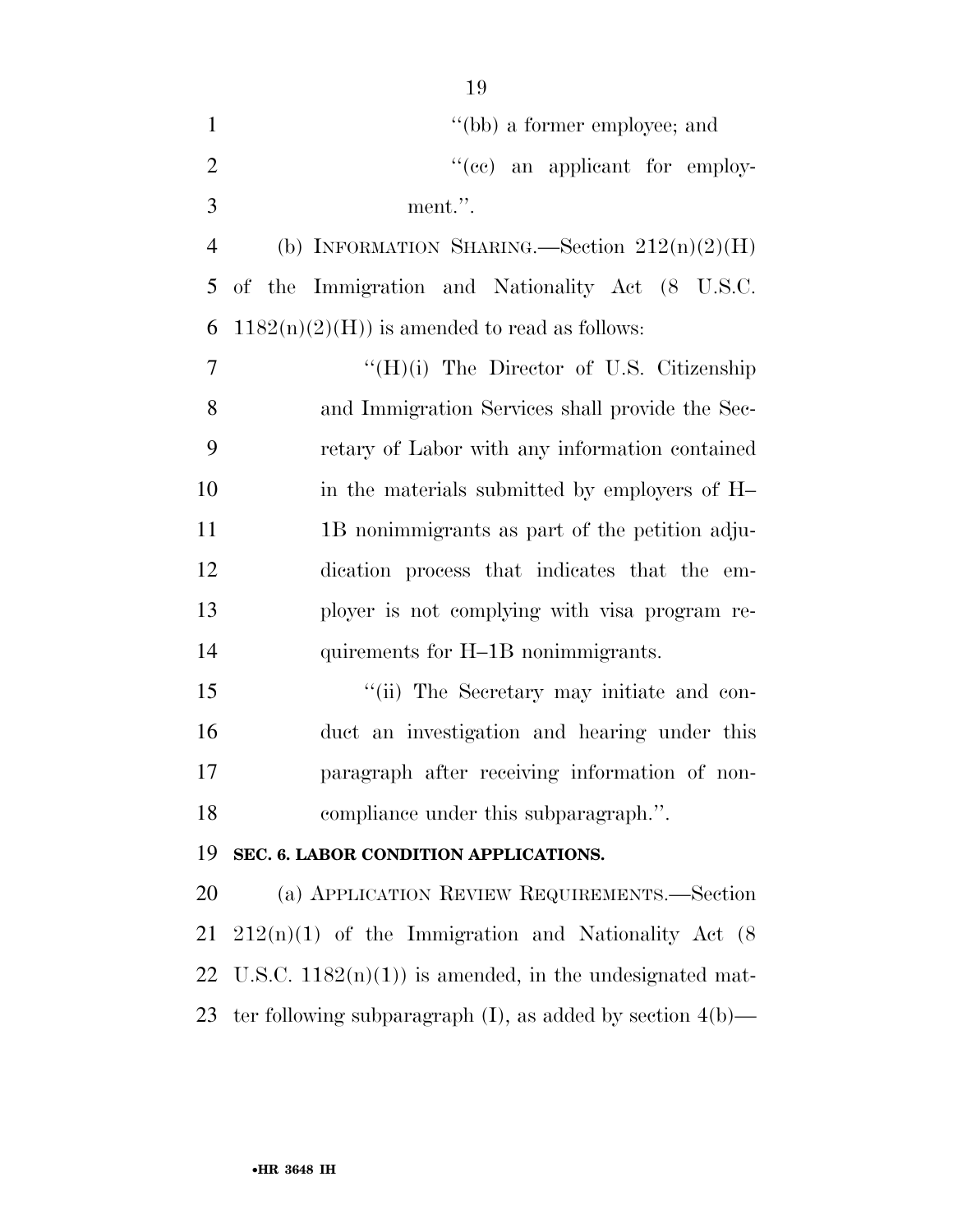| $\mathbf{1}$   | $(1)$ in the fourth sentence, by inserting ", and                         |
|----------------|---------------------------------------------------------------------------|
| $\overline{2}$ | through the internet website of the Department of                         |
| 3              | Labor, without charge." after "Washington, D.C.";                         |
| $\overline{4}$ | $(2)$ in the fifth sentence, by striking "only for                        |
| 5              | completeness" and inserting "for completeness, clear                      |
| 6              | indicators of fraud or misrepresentation of material                      |
| 7              | $fact,$ ";                                                                |
| 8              | $(3)$ in the sixth sentence, by striking "or obvi-                        |
| 9              | ously inaccurate" and inserting ", presents clear in-                     |
| 10             | dicators of fraud or misrepresentation of material                        |
| 11             | fact, or is obviously inaccurate"; and                                    |
| 12             | $(4)$ by adding at the end the following: "If the                         |
| 13             | Secretary's review of an application identifies clear                     |
| 14             | indicators of fraud or misrepresentation of material                      |
| 15             | fact, the Secretary may conduct an investigation and                      |
| 16             | hearing in accordance with paragraph $(2)$ .".                            |
| 17             | (b) ENSURING PREVAILING WAGES ARE FOR AREA                                |
| 18             | OF EMPLOYMENT AND ACTUAL WAGES ARE FOR SIMI-                              |
| 19             | LARLY EMPLOYED.—Section $212(n)(1)(A)$ of the Immi-                       |
| 20             | gration and Nationality Act $(8 \text{ U.S.C. } 1182(n)(1)(\text{A}))$ is |
| 21             | amended—                                                                  |
| <u>22</u>      | $(1)$ in clause (i), in the undesignated matter fol-                      |
| 23             | lowing subclause (II), by striking "and" at the end;                      |
| 24             | $(2)$ in clause (ii), by striking the period at the                       |
| 25             | end and inserting ", and"; and                                            |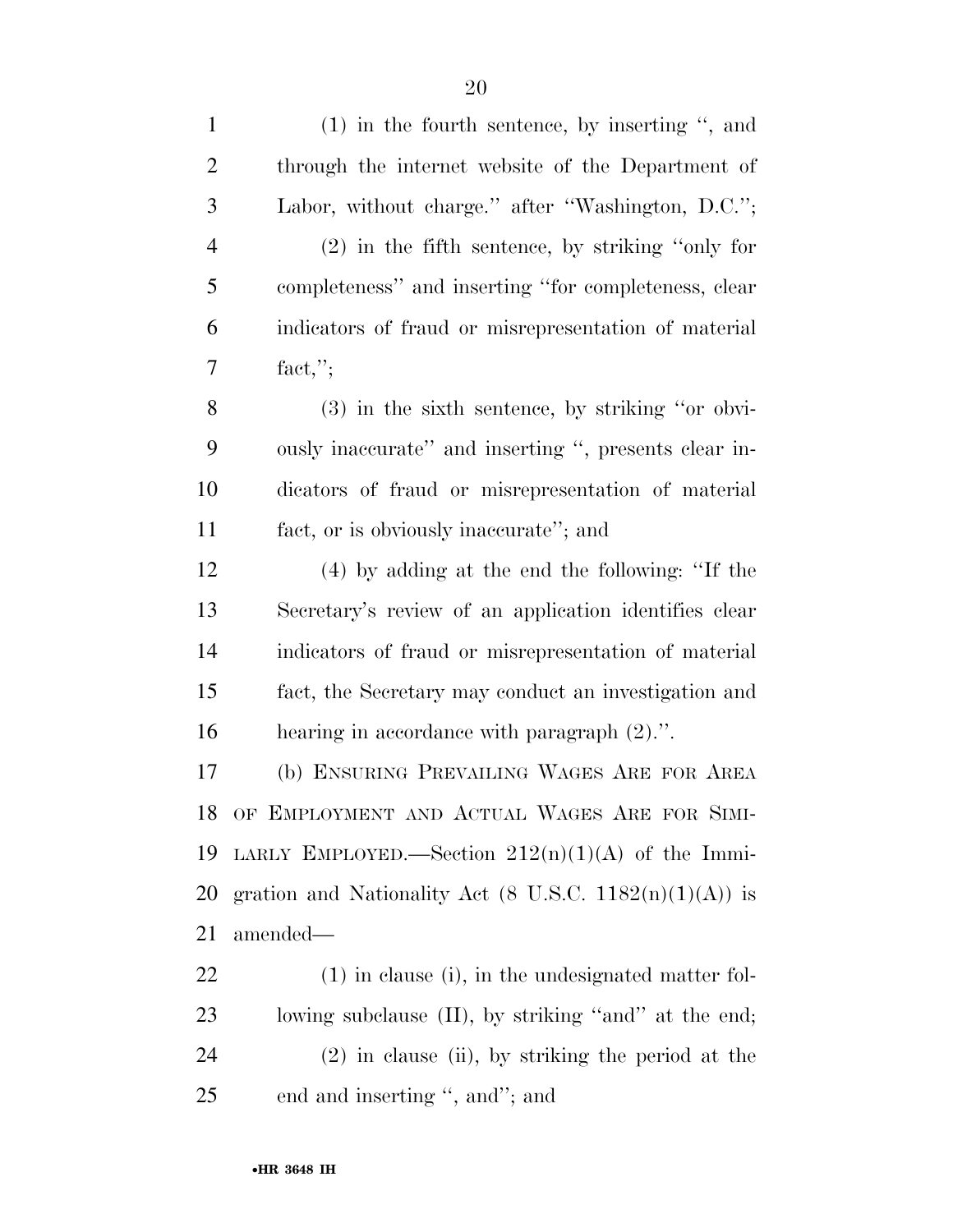| $(3)$ by adding at the end the following:               |
|---------------------------------------------------------|
| "(iii) will ensure that—                                |
| $\lq\lq$ (I) the actual wages or range                  |
| identified in clause (i) relate solely to               |
| employees having substantially the                      |
| same duties and responsibilities as the                 |
| H-1B nonimmigrant in the geo-                           |
| graphical area of intended employ-                      |
| ment, considering experience, quali-                    |
| fications, education, job responsibility                |
| and function, specialized knowledge,                    |
| and other legitimate business factors,                  |
| except in a geographical area there                     |
| are no such employees, and                              |
| "(II) the prevailing wages identi-                      |
| fied in clause (ii) reflect the best                    |
| available information for the<br>$geo-$                 |
| graphical area within normal com-                       |
| muting distance of the actual address                   |
| of employment at which the H-1B                         |
| nonimmigrant is or will be<br>em-                       |
| ployed.".                                               |
| (c) PROCEDURES FOR INVESTIGATION AND DISPOSI-           |
| TION.—Section $212(n)(2)(A)$ of the Immigration and Na- |
|                                                         |

25 tionality Act (8 U.S.C.  $1182(n)(2)(A)$ ) is amended—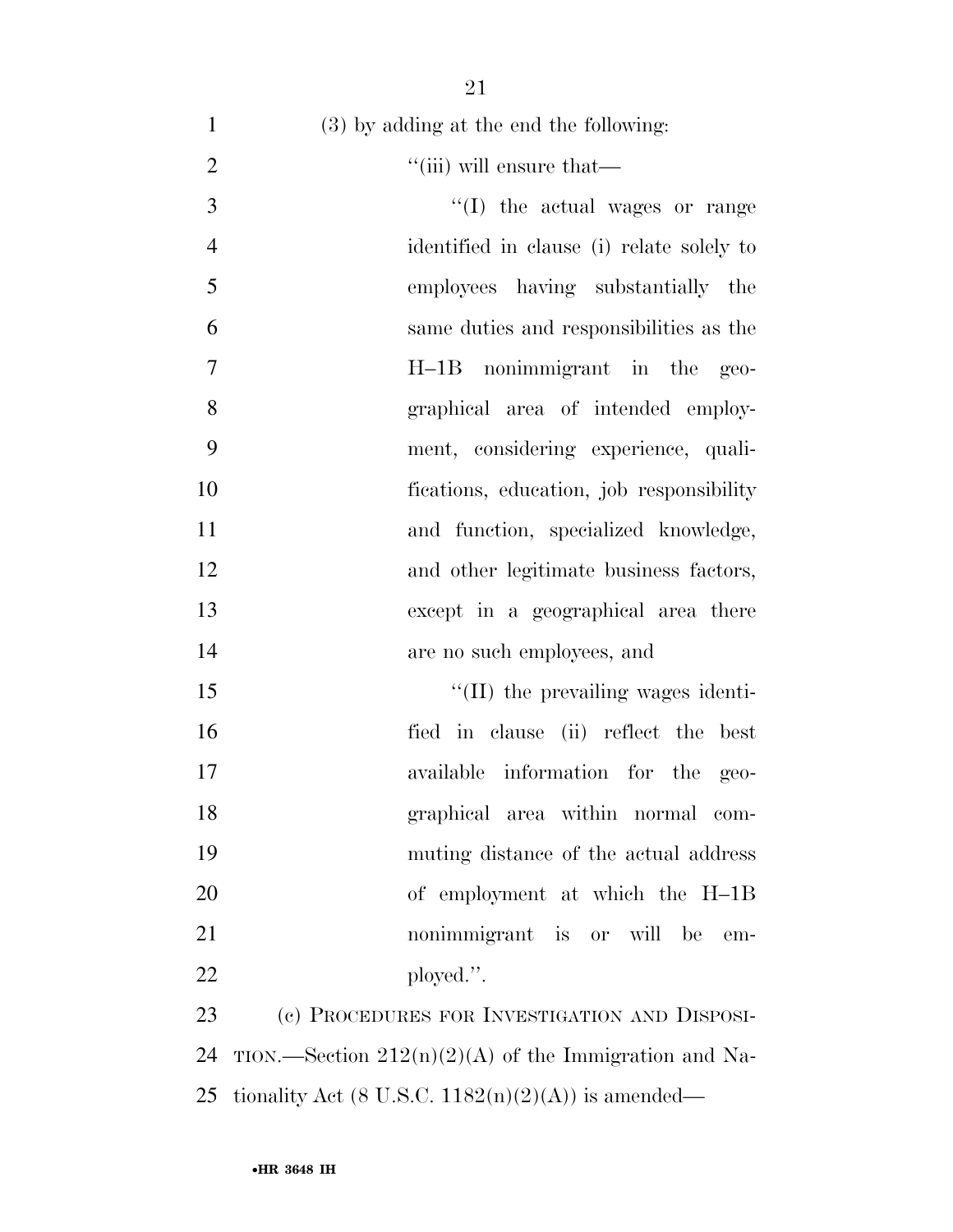| $\mathbf{1}$   | (1) by striking $"(2)(A)$ Subject" and inserting     |
|----------------|------------------------------------------------------|
| $\overline{2}$ | " $(2)(A)(i)$ Subject";                              |
| 3              | $(2)$ by striking the fourth sentence; and           |
| $\overline{4}$ | (3) by adding at the end the following:              |
| 5              | $``(ii)(I)$ Upon receipt of a complaint              |
| 6              | under clause (i), the Secretary may initiate         |
| 7              | an investigation to determine whether such           |
| 8              | failure or misrepresentation has oc-<br>$\mathbf{a}$ |
| 9              | curred.                                              |
| 10             | "(II) The Secretary may conduct—                     |
| 11             | "(aa) surveys of the degree to                       |
| 12             | which employers comply with the re-                  |
| 13             | quirements under this subsection; and                |
| 14             | "(bb) subject to subclause $(IV)$ ,                  |
| 15             | annual compliance audits of any em-                  |
| 16             | ployer that employs H-1B<br>non-                     |
| 17             | immigrants during the applicable cal-                |
| 18             | endar year.                                          |
| 19             | "(III) Subject to subclause $(IV)$ , the             |
| 20             | Secretary shall—                                     |
| 21             | "(aa) conduct annual compliance                      |
| 22             | audits of each employer that employs                 |
| 23             | than 100 full-time equivalent<br>more                |
| 24             | employees who are employed in the                    |
| 25             | United States if more than 15 percent                |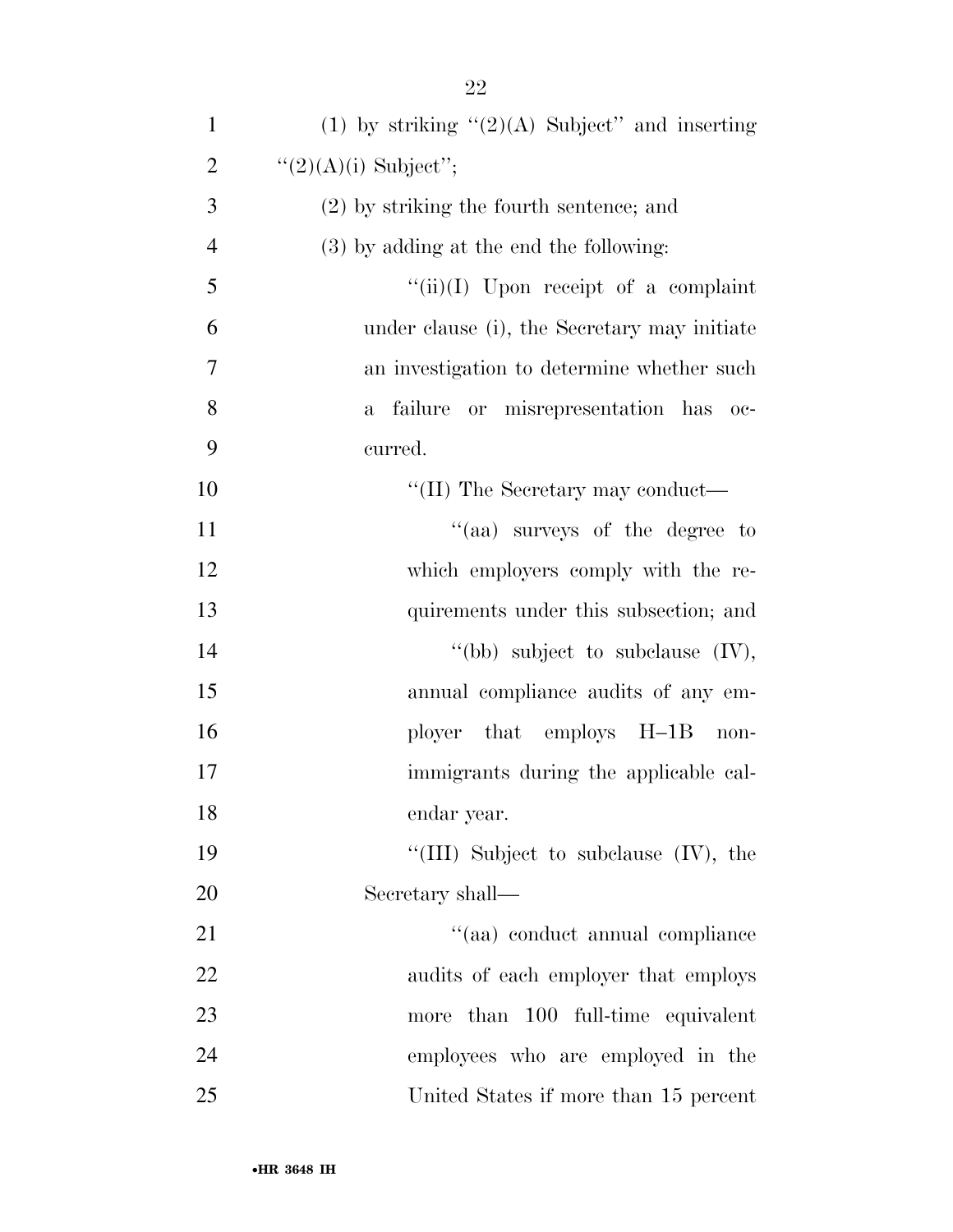| $\mathbf{1}$   | of such full-time employees are H-1B                      |
|----------------|-----------------------------------------------------------|
| $\overline{2}$ | nonimmigrants; and                                        |
| 3              | "(bb) make available to the pub-                          |
| $\overline{4}$ | lic an executive summary or report de-                    |
| 5              | scribing the general findings of the                      |
| 6              | audits conducted under this subclause.                    |
| $\overline{7}$ | "(IV) In the case of an employer sub-                     |
| 8              | ject to an annual compliance audit in                     |
| 9              | which there was no finding of a willful fail-             |
| 10             | ure to meet a condition under subpara-                    |
| 11             | $graph (C)(ii)$ , no further annual compli-               |
| 12             | ance audit shall be conducted with respect                |
| 13             | to such employer for a period of not less                 |
| 14             | than 4 years, absent evidence of misrepre-                |
| 15             | sentation or fraud.".                                     |
| 16             | (d)<br>PENALTIES FOR VIOLATIONS.—Section                  |
| 17             | $212(n)(2)(C)$ of the Immigration and Nationality Act (8) |
| 18             | U.S.C. $1182(n)(2)(C)$ is amended—                        |
| 19             | $(1)$ in clause $(i)$ —                                   |
| 20             | $(A)$ in the matter preceding subclause $(I)$ ,           |
| 21             | by striking "a condition of paragraph $(1)(B)$ ,          |
| 22             | $(1)(E)$ , or $(1)(F)$ " and inserting "a condition of    |
| 23             | paragraph $(1)(B)$ , $(1)(E)$ , $(1)(F)$ , $(1)(H)$ , or  |
| 24             | $1(I)$ "; and                                             |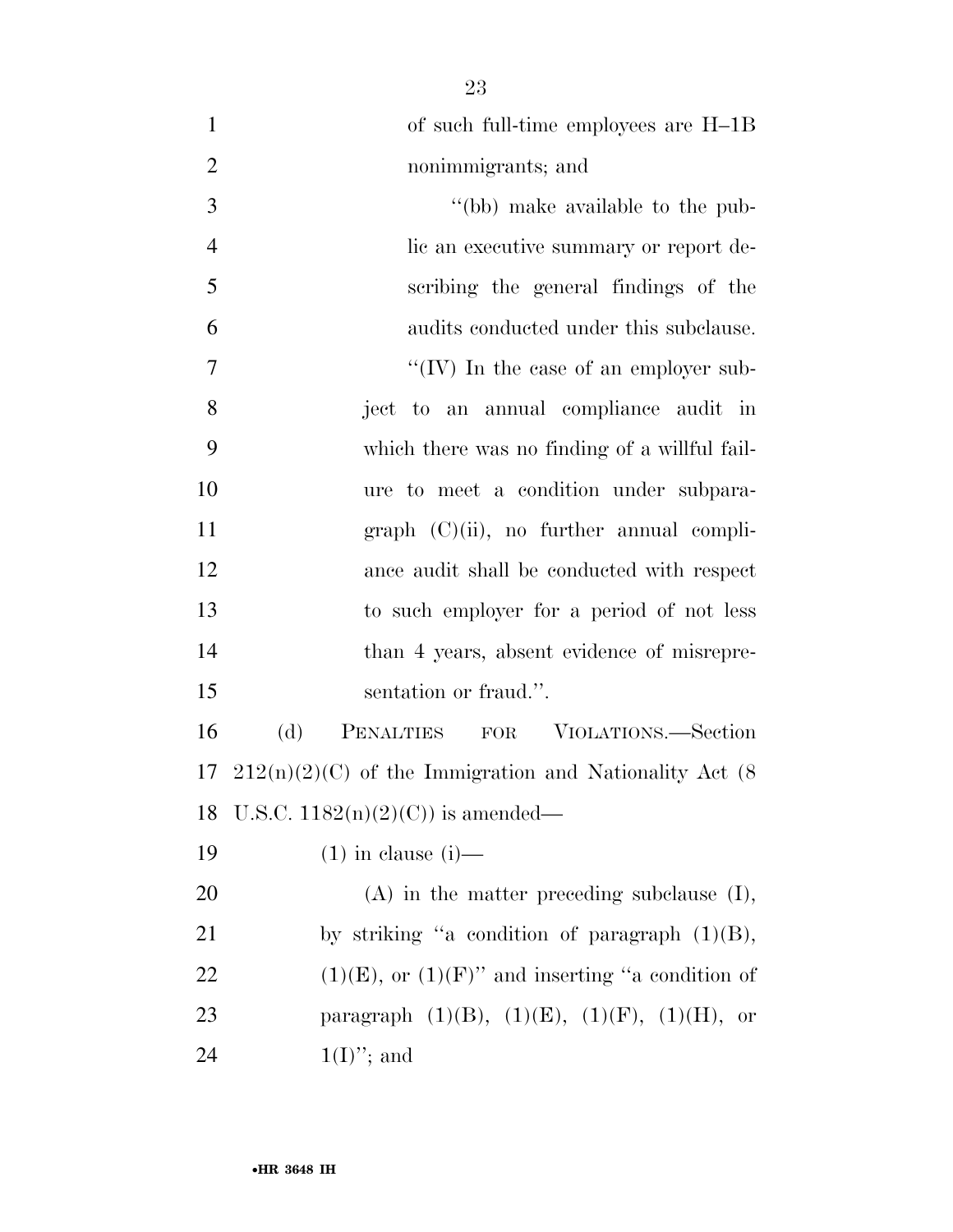| $\mathbf{1}$   | (B) in subclause (I), by striking " $$1,000"$ "           |
|----------------|-----------------------------------------------------------|
| $\overline{2}$ | and inserting " $$3,000$ ";                               |
| 3              | (2) in clause (ii)(I), by striking " $$5,000"$ and        |
| $\overline{4}$ | inserting " $$15,000$ ";                                  |
| 5              | $(3)$ in clause (iii)(I), by striking "\$35,000" and      |
| 6              | inserting " $$100,000$ "; and                             |
| 7              | $(4)$ in clause (vi)(III), by striking "\$1,000" and      |
| 8              | inserting " $\$3,000"$ .                                  |
| 9              | (e)<br>INITIATION OF INVESTIGATIONS.—Section              |
| 10             | $212(n)(2)(G)$ of the Immigration and Nationality Act (8) |
| 11             | U.S.C. $1182(n)(2)(G)$ is amended—                        |
| 12             | $(1)$ in clause (i), by striking "In the case of an       |
| 13             | investigation" in the second sentence and all that        |
| 14             | follows through the period at the end of the clause;      |
| 15             | $(2)$ in clause (ii), in the first sentence, by strik-    |
| 16             | ing "and whose identity" and all that follows             |
| 17             | through "failure or failures." and inserting "the         |
| 18             | Secretary of Labor may conduct an investigation           |
| 19             | into the employer's compliance with the require-          |
| 20             | ments under this subsection.";                            |
| 21             | $(3)$ in clause (iii), by striking the second sen-        |
| 22             | tence;                                                    |
| 23             | $(4)$ by striking clauses (iv) and (v);                   |
| 24             | $(5)$ by redesignating clauses (vi), (vii), and (viii)    |
| 25             | as clauses (iv), $(v)$ , and $(vi)$ , respectively;       |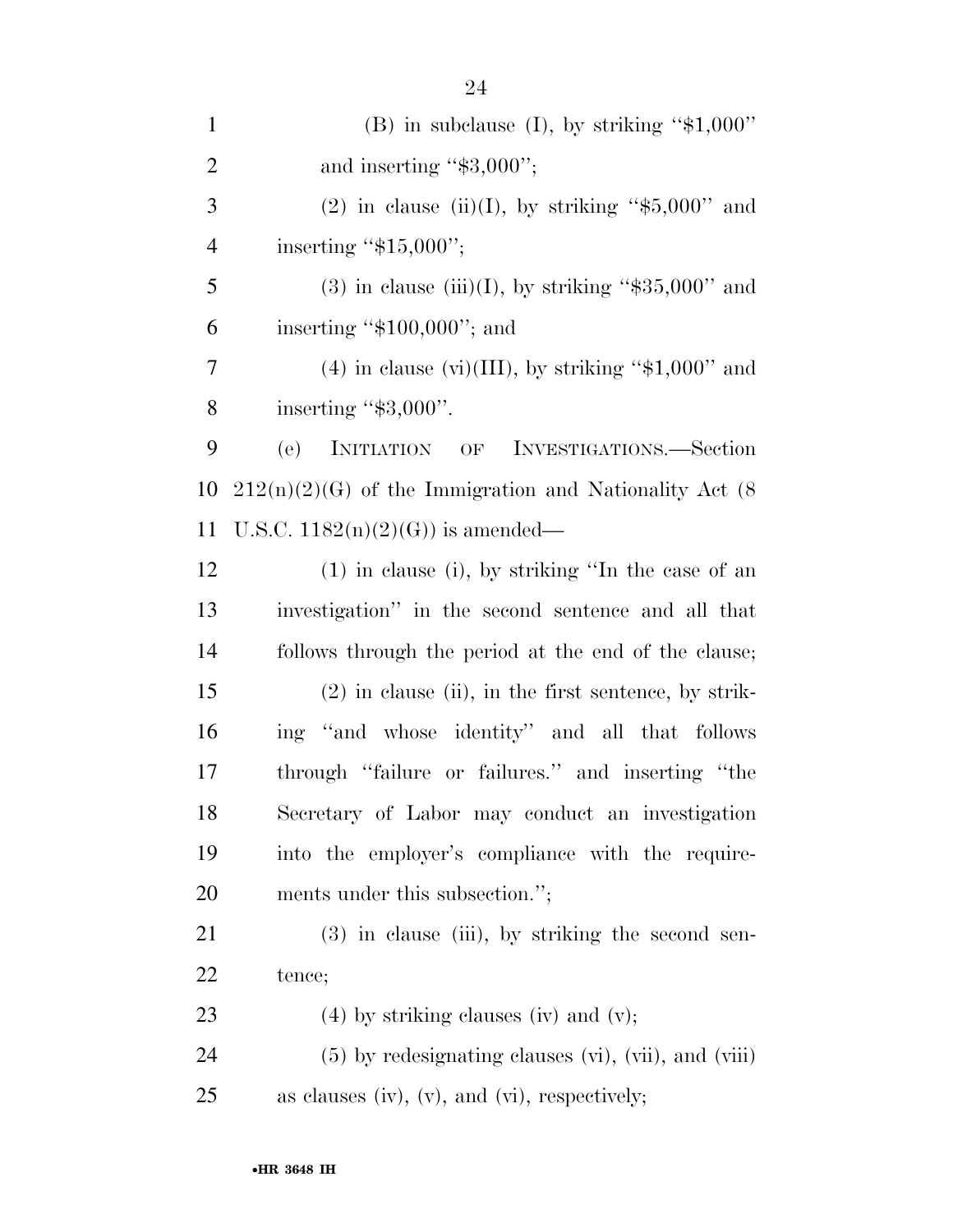| $\mathbf{1}$   | $(6)$ in clause (iv), as so redesignated—       |
|----------------|-------------------------------------------------|
| $\overline{2}$ | $(A)$ by striking "clause (viii)" and insert-   |
| 3              | ing "clause (vi)"; and                          |
| $\overline{4}$ | (B) by striking "meet a condition de-           |
| 5              | scribed in clause (ii)" and inserting "comply   |
| 6              | with the requirements under this subsection";   |
| 7              | (7) by amending clause (v), as so redesignated, |
| 8              | to read as follows:                             |
| 9              | " $(v)(I)$ The Secretary of Labor shall         |
| 10             | provide notice to an employer of the intent     |
| 11             | to conduct an investigation under clause (i)    |
| 12             | or $(ii)$ .                                     |
| 13             | "(II) The notice shall be provided in           |
| 14             | such a manner, and shall contain sufficient     |
| 15             | detail, to permit the employer to respond       |
| 16             | to the allegations before an investigation is   |
| 17             | commenced.                                      |
| 18             | "(III) The Secretary is not required            |
| 19             | to comply with this clause if the Secretary     |
| 20             | determines that such compliance would           |
| 21             | interfere with an effort by the Secretary to    |
| 22             | investigate or secure compliance by the em-     |
| 23             | ployer with the requirements of this sub-       |
| 24             | section.                                        |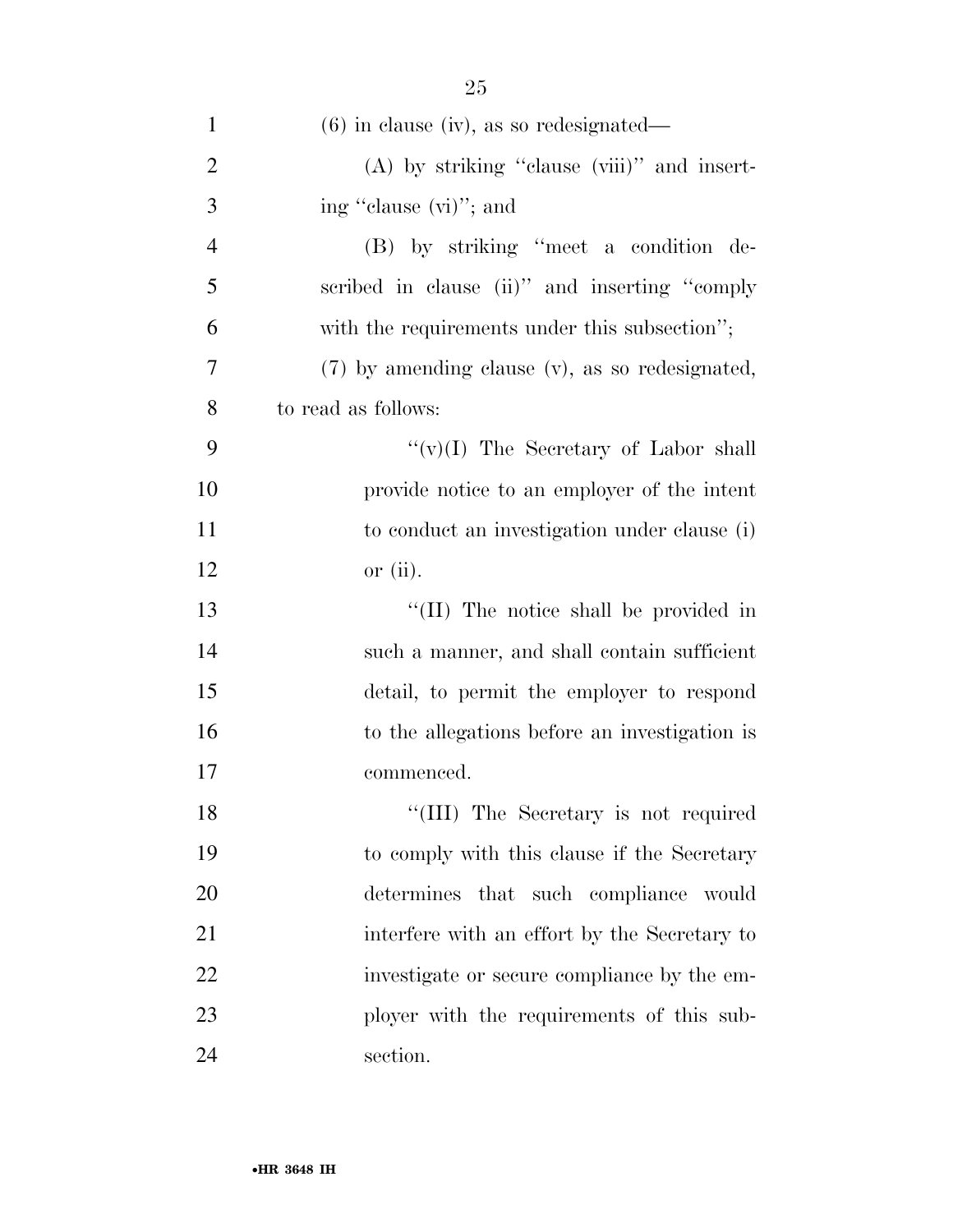| "(IV) A determination by the Sec-          |
|--------------------------------------------|
| retary under this clause shall not be sub- |
| ject to judicial review.";                 |

 (8) in clause (vi), as so redesignated, by strik- ing ''An investigation'' in the first sentence and all that follows through ''the determination.'' in the sec- ond sentence and inserting ''If the Secretary of Labor, after an investigation under clause (i) or (ii), determines that a reasonable basis exists to make a finding that the employer has failed to comply with the requirements under this subsection, the Sec- retary shall provide interested parties with notice of such determination and an opportunity for a hearing in accordance with section 556 of title 5, United States Code, not later than 60 days after the date of such determination.''; and

### (9) by adding at the end the following:

| 18 | "(vii) If the Secretary of Labor, after     |
|----|---------------------------------------------|
| 19 | a hearing, finds that the employer has vio- |
| 20 | lated a requirement under this subsection,  |
| 21 | the Secretary may impose a penalty pursu-   |
| 22 | ant to subparagraph $(C)$ .".               |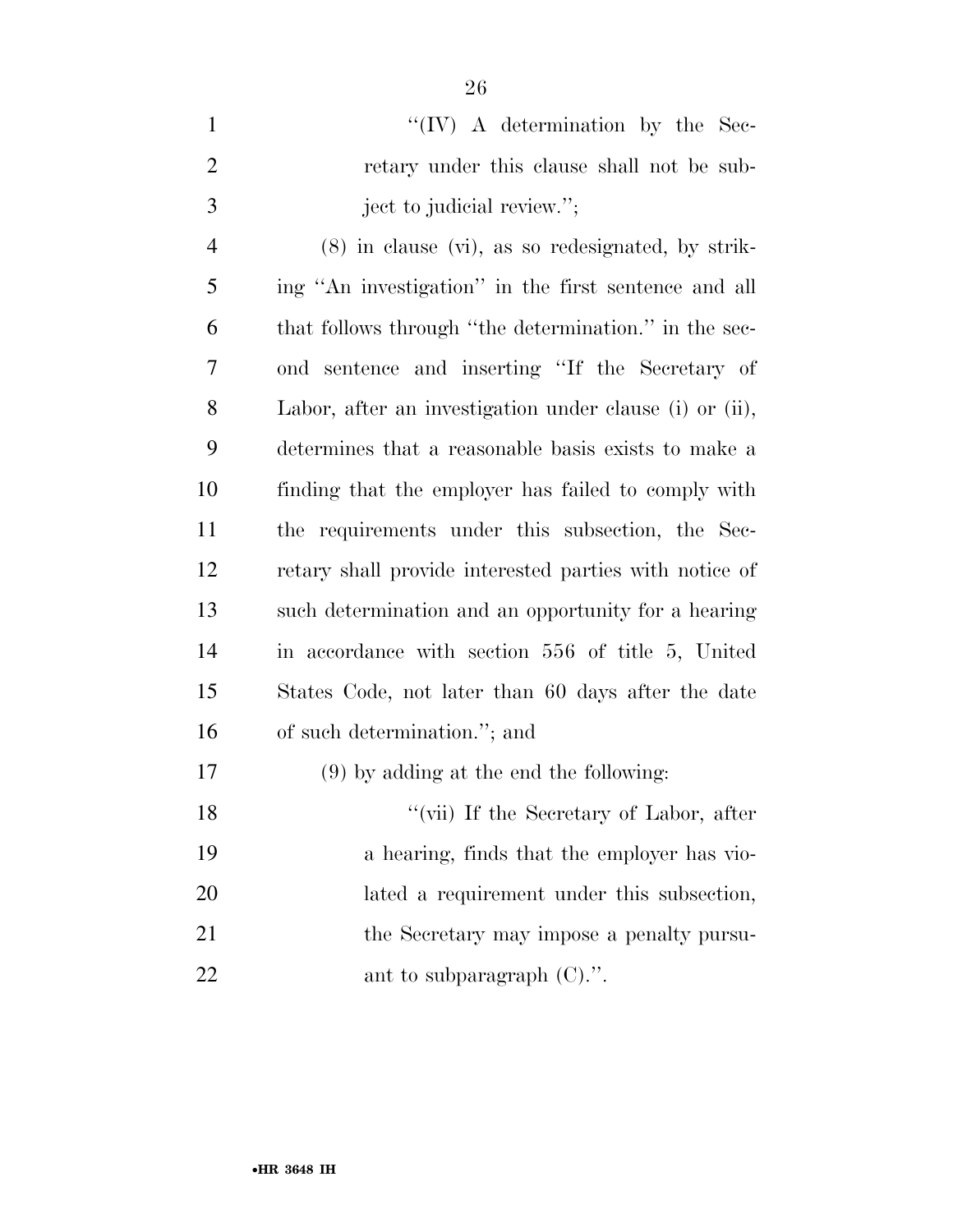# **SEC. 7. ADJUSTMENT OF STATUS FOR EMPLOYMENT-BASED IMMIGRANTS.**  (a) ADJUSTMENT OF STATUS FOR EMPLOYMENT-BASED IMMIGRANTS.—Section 245 of the Immigration

 and Nationality Act (8 U.S.C. 1255) is amended by add-ing at the end the following:

 ''(n) ADJUSTMENT OF STATUS FOR EMPLOYMENT-BASED IMMIGRANTS.—

9 "(1) IN GENERAL.—Notwithstanding subsection (a)(3), an alien (including the alien's spouse or child, if eligible to receive a visa under section 203(d)), may file an application for adjustment of status if—

14  $((A)$  the alien—

 ''(i) is present in the United States pursuant to a lawful admission as a non- immigrant, other than a nonimmigrant de- scribed in subparagraph (B), (C), (D), or 19 (S) of section  $101(a)(15)$ , section  $212(l)$ , or section 217; and

21 ''(ii) subject to subsection (k), is not ineligible for adjustment of status under 23 subsection (c); and

24 ''(B) not less than 2 years have elapsed since the immigrant visa petition filed by or on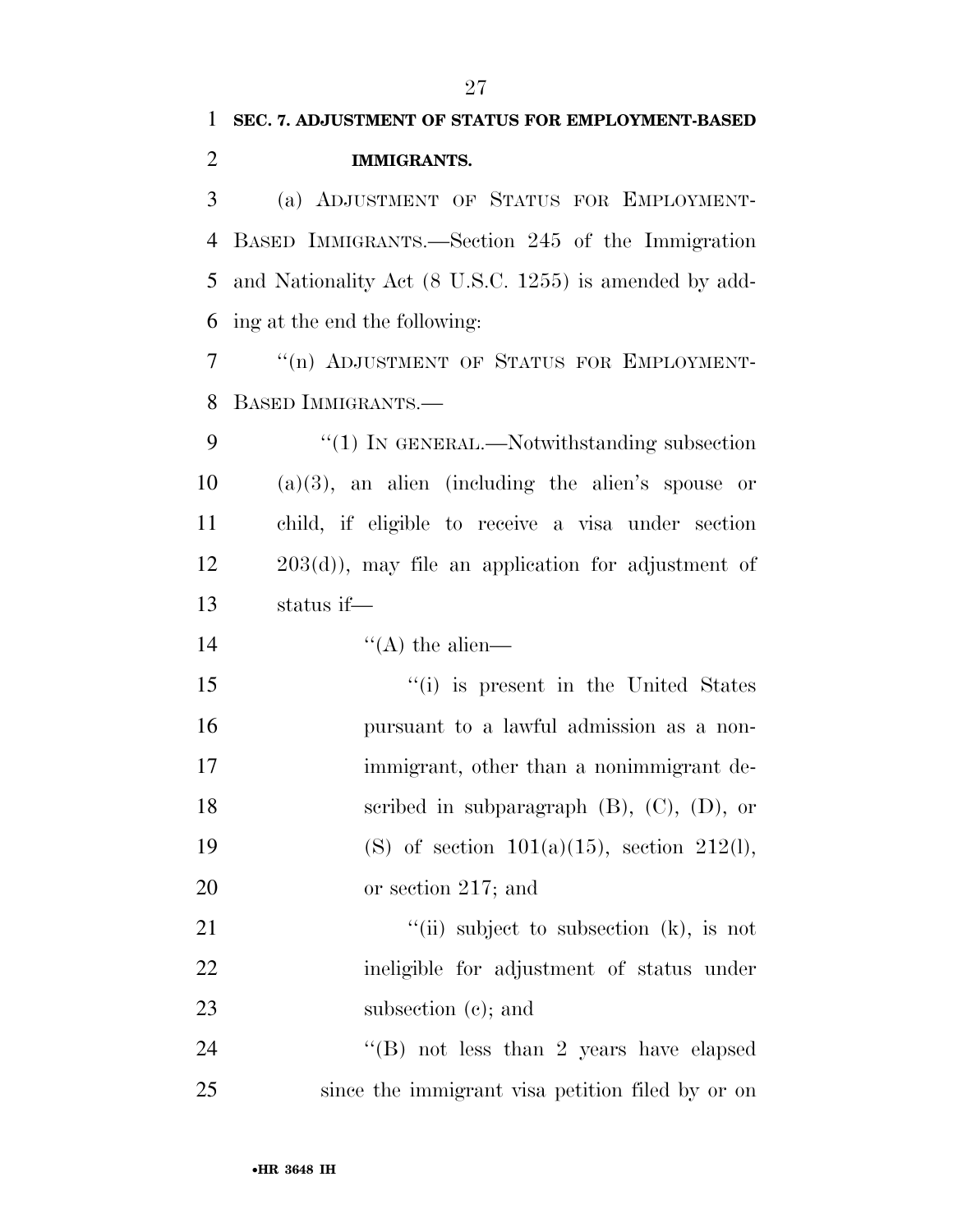| $\mathbf{1}$   | behalf of the alien under subparagraph $(E)$ or        |
|----------------|--------------------------------------------------------|
| $\overline{2}$ | $(F)$ of section $204(a)(1)$ was approved.             |
| 3              | "(2) PROTECTION FOR CHILDREN.—The child                |
| $\overline{4}$ | of a principal alien who files an application for ad-  |
| 5              | justment of status under this subsection shall con-    |
| 6              | tinue to qualify as a child for purposes of the appli- |
| 7              | cation, regardless of the child's age or whether the   |
| 8              | principal alien is deceased at the time an immigrant   |
| 9              | visa becomes available.                                |
| 10             | "(3) TRAVEL AND EMPLOYMENT AUTHORIZA-                  |
| 11             | $TION$ .                                               |
| 12             | "(A) ADVANCE PAROLE.—Applicants for                    |
| 13             | adjustment of status under this subsection shall       |
| 14             | be eligible for advance parole under the same          |
| 15             | terms and conditions as applicants for adjust-         |
| 16             | ment of status under subsection (a).                   |
| 17             | "(B) EMPLOYMENT AUTHORIZATION.-                        |
| 18             | "(i) PRINCIPAL ALIEN.—Subject to                       |
| 19             | paragraph (4), a principal applicant for               |
| 20             | adjustment of status under this subsection             |
| 21             | shall be eligible for work authorization               |
| 22             | under the same terms and conditions as                 |
| 23             | applicants for adjustment of status under              |
| 24             | subsection (a).                                        |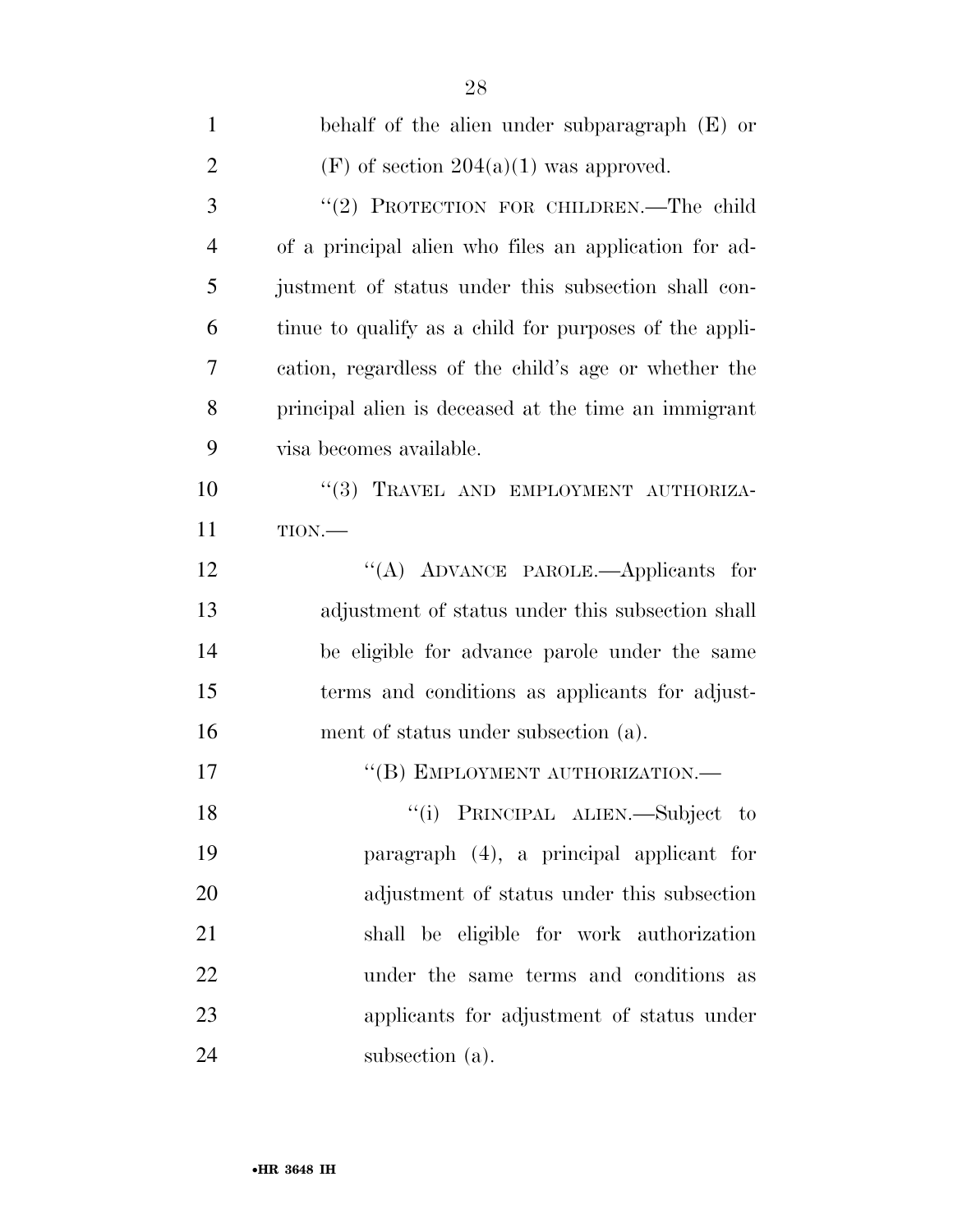| $\mathbf{1}$   | "(ii) LIMITATIONS ON EMPLOYMENT                 |
|----------------|-------------------------------------------------|
| $\overline{2}$ | AUTHORIZATION FOR DEPENDENTS.—A                 |
| 3              | dependent alien who was neither author-         |
| $\overline{4}$ | ized to work nor eligible to request work       |
| 5              | authorization at the time an application for    |
| 6              | adjustment of status is filed under this        |
| $\overline{7}$ | subsection shall not be eligible to receive     |
| 8              | work authorization due to the filing of         |
| 9              | such application.                               |
| 10             | "(4) CONDITIONS ON ADJUSTMENT OF STATUS         |
| 11             | AND EMPLOYMENT AUTHORIZATION FOR PRINCIPAL      |
| 12             | ALIENS.                                         |
| 13             | "(A) IN GENERAL.—During the time an             |
| 14             | application for adjustment of status under this |
| 15             | subsection is pending and until such time an    |
| 16             | immigrant visa becomes available—               |
| 17             | "(i) the terms and conditions of the            |
| 18             | alien's employment, including duties,           |
| 19             | hours, and compensation, must be com-           |
| 20             | mensurate with the terms and conditions         |
| 21             | applicable to the employer's similarly situ-    |
| 22             | ated United States workers in the area of       |
| 23             | employment, or if the employer does not         |
| 24             | employ and has not recently employed            |
| 25             | more than two such workers, the terms           |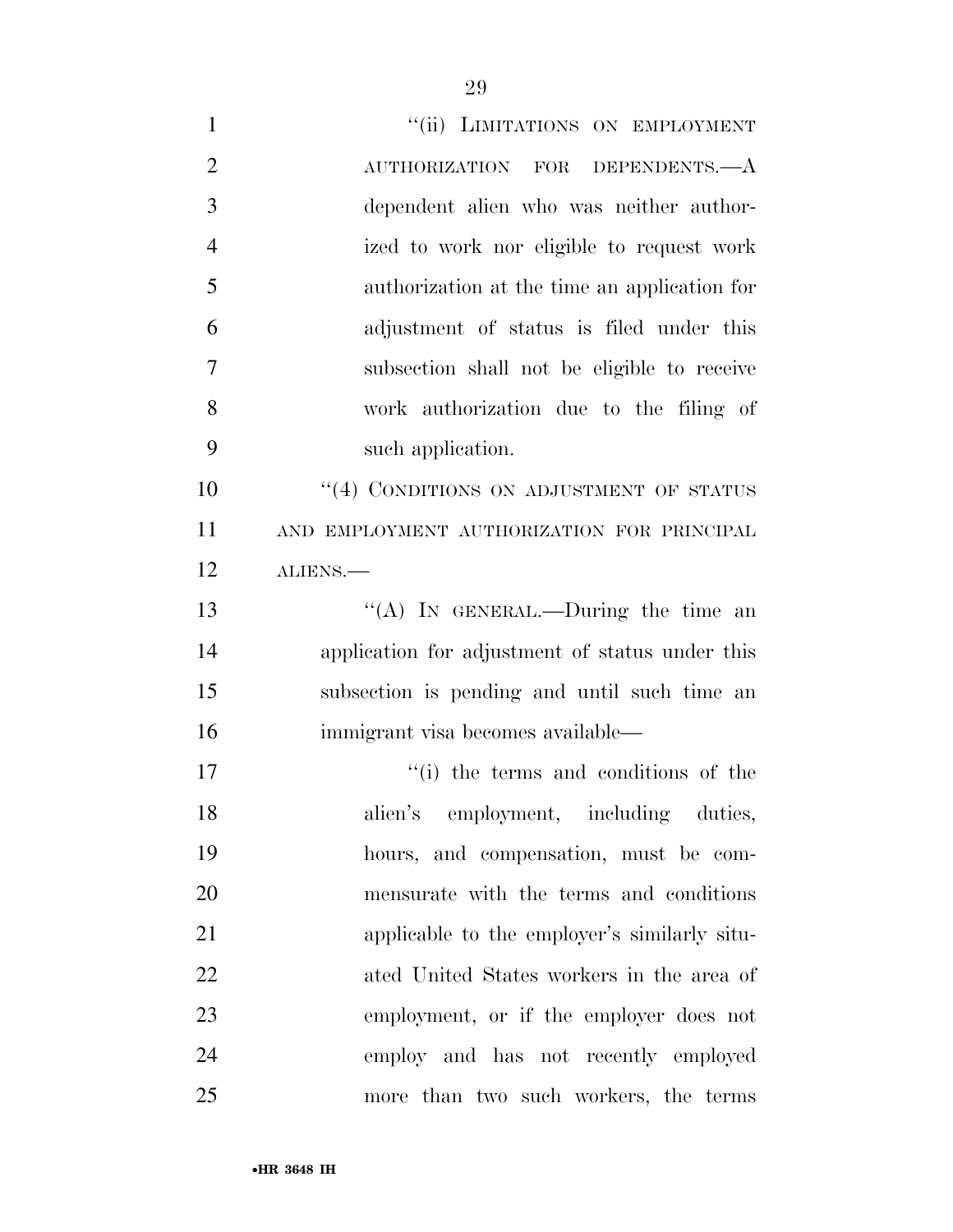| $\mathbf{1}$   | and conditions of such employment must             |
|----------------|----------------------------------------------------|
| $\overline{2}$ | be commensurate with the terms and con-            |
| 3              | ditions applicable to other similarly situ-        |
| $\overline{4}$ | ated United States workers in the area of          |
| 5              | employment; and                                    |
| 6              | "(ii) consistent with section 204(j), if           |
| $\overline{7}$ | the alien changes positions or employers,          |
| 8              | the new position is in the same or a similar       |
| 9              | occupational classification as the job for         |
| 10             | which the petition was filed.                      |
| 11             | "(B) SPECIAL FILING PROCEDURES.—An                 |
| 12             | application for adjustment of status filed by a    |
| 13             | principal alien under this subsection shall be ac- |
| 14             | companied by—                                      |
| 15             | "(i) a signed letter from the principal            |
| 16             | alien's current or prospective employer at-        |
| 17             | testing that the terms and conditions of           |
| 18             | the alien's employment are commensurate            |
| 19             | with the terms and conditions of employ-           |
| 20             | ment for similarly situated United States          |
| 21             | workers in the area of employment; and             |
| 22             | "(ii) other information deemed nec-                |
| 23             | essary by the Secretary of Homeland Secu-          |
| 24             | rity to verify compliance with subpara-            |
| 25             | graph(A).                                          |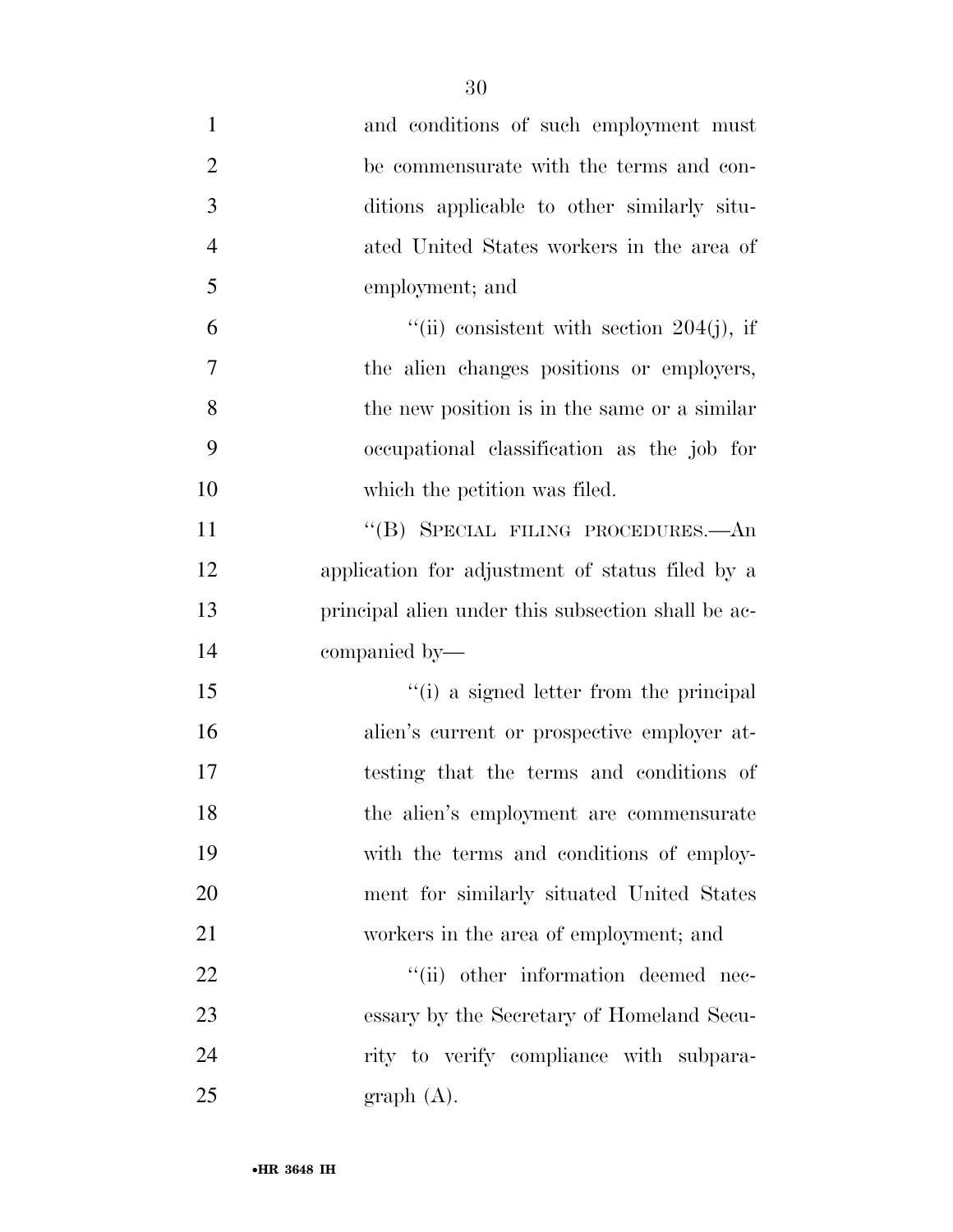| $\mathbf{1}$   | "(C) APPLICATION FOR EMPLOYMENT AU-        |
|----------------|--------------------------------------------|
| $\overline{2}$ | THORIZATION.                               |
| 3              | "(i) IN GENERAL.—An application for        |
| $\overline{4}$ | employment authorization filed by a prin-  |
| 5              | cipal applicant for adjustment of status   |
| 6              | under this subsection shall be accompanied |
| $\overline{7}$ | by a Confirmation of Bona Fide Job Offer   |
| 8              | or Portability (Form I-485 Supplement J,   |
| 9              | or any successor form) attesting that—     |
| 10             | $\lq (I)$ the job offered in the immi-     |
| 11             | grant visa petition remains a bona         |
| 12             | fide job offer that the alien intends to   |
| 13             | accept upon approval of the adjust-        |
| 14             | ment of status application; or             |
| 15             | $\lq\lq$ (II) the alien has accepted a     |
| 16             | new full-time job in the same or a         |
| 17             | similar occupational classification as     |
| 18             | the job described in the approved im-      |
| 19             | migrant visa petition.                     |
| 20             | "(ii) VALIDITY.—An employment au-          |
| 21             | thorization document issued to a principal |
| 22             | alien who has filed an application for ad- |
| 23             | justment of status under this subsection   |
| 24             | shall be valid for three years.            |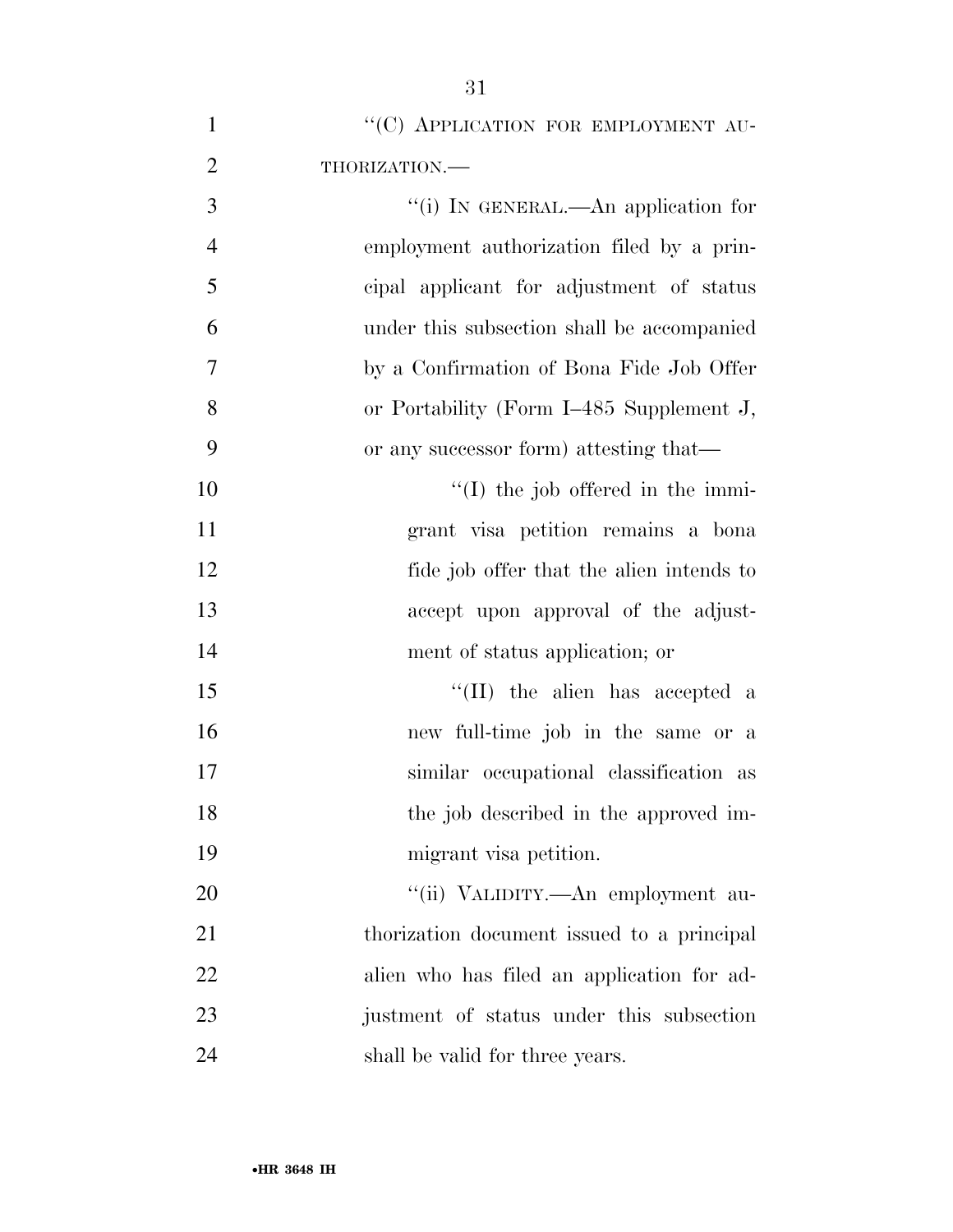| $\mathbf{1}$   | "(iii) RENEWAL.—Any request by a                 |
|----------------|--------------------------------------------------|
| $\overline{2}$ | principal alien to renew an employment au-       |
| 3              | thorization document associated with such        |
| $\overline{4}$ | alien's application for adjustment of status     |
| 5              | filed under this subsection shall be accom-      |
| 6              | panied by the evidence described in sub-         |
| 7              | paragraphs $(B)$ and $(C)(i)$ .                  |
| 8              | $``(5)$ DECISION.—                               |
| 9              | "(A) IN GENERAL.—An adjustment of sta-           |
| 10             | tus application filed under paragraph (1) may    |
| 11             | not be approved—                                 |
| 12             | "(i) until the date on which an immi-            |
| 13             | grant visa becomes available; and                |
| 14             | "(ii) if the principal alien has not,            |
| 15             | within the preceding 12 months, filed a          |
| 16             | Confirmation of Bona Fide Job Offer or           |
| 17             | Portability (Form I-485 Supplement J, or         |
| 18             | any successor form).                             |
| 19             | "(B) REQUEST FOR EVIDENCE.—If at the             |
| 20             | time an immigrant visa becomes available, a      |
| 21             | Confirmation of Bona Fide Job Offer or Port-     |
| 22             | ability (Form I-485 Supplement J, or any suc-    |
| 23             | cessor form) has not been filed by the principal |
| 24             | alien within the preceding 12 months, the Sec-   |
| 25             | retary of Homeland Security shall notify the     |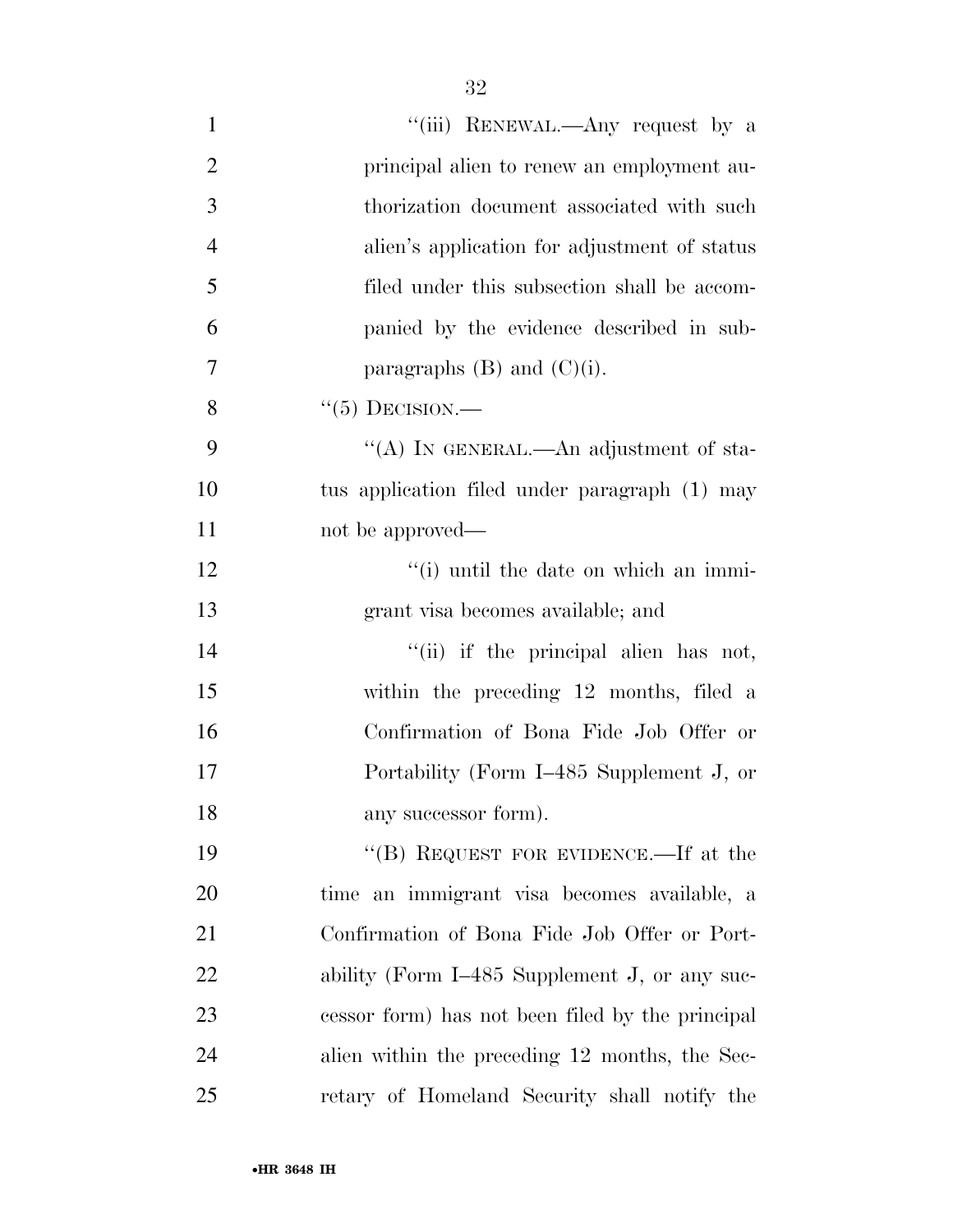alien and provide instructions for submitting such form.

3 "<sup>(C)</sup> NOTICE OF INTENT TO DENY.—If the most recent Confirmation of Bona Fide Job Offer or Portability (Form I–485 Supplement J, or any successor form) or any prior form in- dicates a lack of compliance with paragraph  $(4)(A)$ , the Secretary of Homeland Security shall issue a notice of intent to deny the appli- cation for adjustment of status and provide the alien the opportunity to submit evidence of compliance. ''(D) DENIAL.—An application for adjust-

 ment of status under this subsection may be de-nied if the alien fails to—

 ''(i) timely file a Confirmation of Bona Fide Job Offer or Portability (Form I–485 Supplement J, or any successor form) in response to a request for evidence issued under subparagraph (B); or

21 ''(ii) establish, by a preponderance of 22 the evidence, compliance with paragraph 23 (4)(A).

''(6) FEES.—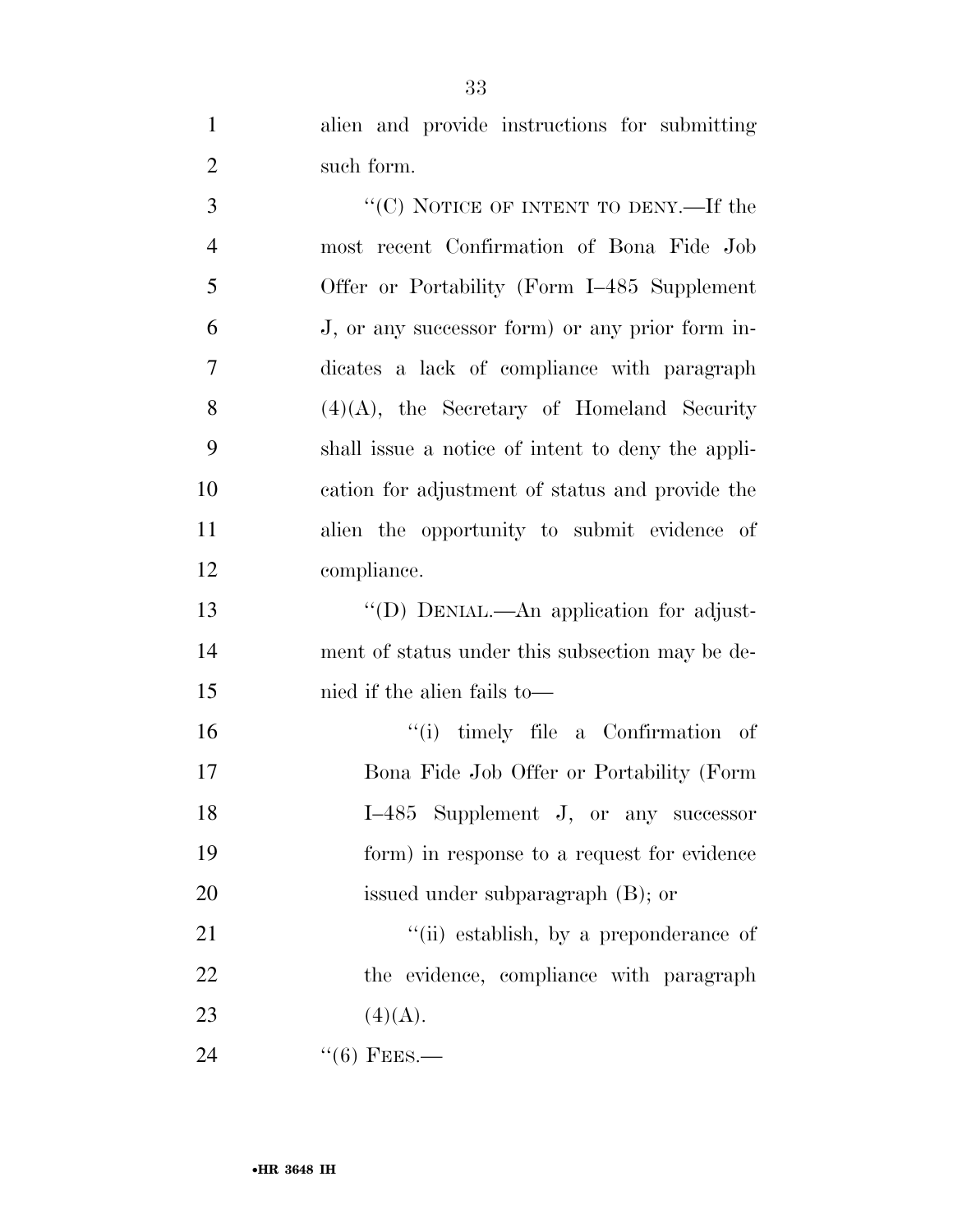| $\mathbf{1}$   | "(A) IN GENERAL.—Notwithstanding any            |
|----------------|-------------------------------------------------|
| $\overline{2}$ | other provision of law, the Secretary of Home-  |
| 3              | land Security shall charge and collect a fee in |
| $\overline{4}$ | the amount of $$2,000$ to process each Con-     |
| 5              | firmation of Bona Fide Job Offer or Portability |
| 6              | (Form I-485 Supplement J, or any successor      |
| 7              | form) filed under this subsection.              |
| 8              | "(B) DEPOSIT AND USE OF FEES.—Fees              |
| 9              | collected under subparagraph (A) shall be de-   |
| 10             | posited and used as follows:                    |
| 11             | $``(i)$ Fifty percent of such fees shall be     |
| 12             | deposited in the Immigration Examinations       |
| 13             | Fee Account established under section           |
| 14             | 286(m).                                         |
| 15             | "(ii) Fifty percent of such fees shall          |
| 16             | be deposited in the Treasury of the United      |
| 17             | States as miscellaneous receipts.               |
| 18             | $``(7)$ EFFECTIVE DATE.—                        |
| 19             | "(A) The provisions of this subsection—         |
| 20             | "(i) shall take effect one year after           |
| 21             | the date of the enactment of the Equal Ac-      |
| 22             | cess to Green cards for Legal Employment        |
| 23             | Act of $2021$ ; and                             |
| 24             | "(ii) except as provided in subpara-            |
| 25             | $graph$ (B), shall cease to have effect as of   |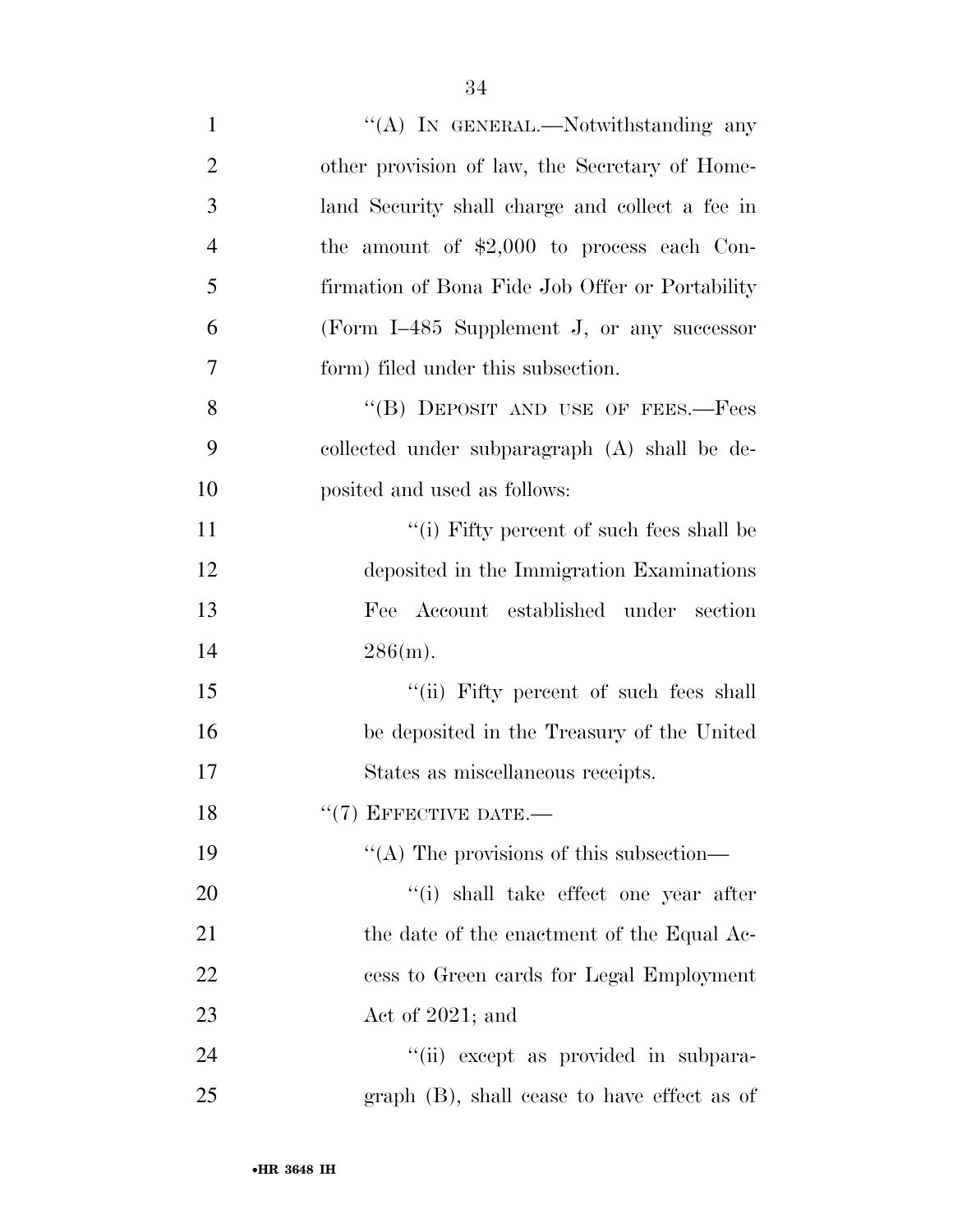| $\mathbf{1}$   | the date that is nine years after the date         |
|----------------|----------------------------------------------------|
| $\overline{2}$ | of the enactment of such Act.                      |
| 3              | $\lq\lq$ (B) This subsection shall continue in ef- |
| $\overline{4}$ | fect with respect to any alien who has filed an    |
| 5              | application for adjustment of status under this    |
| 6              | subsection any time prior to the date on which     |
| 7              | this subsection otherwise ceases to have effect.   |
| 8              | "(8) CLARIFICATIONS.—For purposes of this          |
| 9              | subsection:                                        |
| 10             | "(A) The term 'similarly situated United           |
| 11             | States workers' includes United States workers     |
| 12             | performing similar duties, subject to similar su-  |
| 13             | pervision, and with similar educational back-      |
| 14             | grounds, industry expertise, employment experi-    |
| 15             | ence, levels of responsibility, and skill sets as  |
| 16             | the alien in the same geographic area of em-       |
| 17             | ployment as the alien.                             |
| 18             | "(B) The duties, hours, and compensation           |
| 19             | of the alien are 'commensurate' with those of-     |
| 20             | fered to United States workers in the same area    |
| 21             | of employment if the employer can demonstrate      |
| 22             | that the duties, hours, and compensation are       |
| 23             | consistent with the range of such terms and        |
| 24             | conditions the employer has offered or would       |